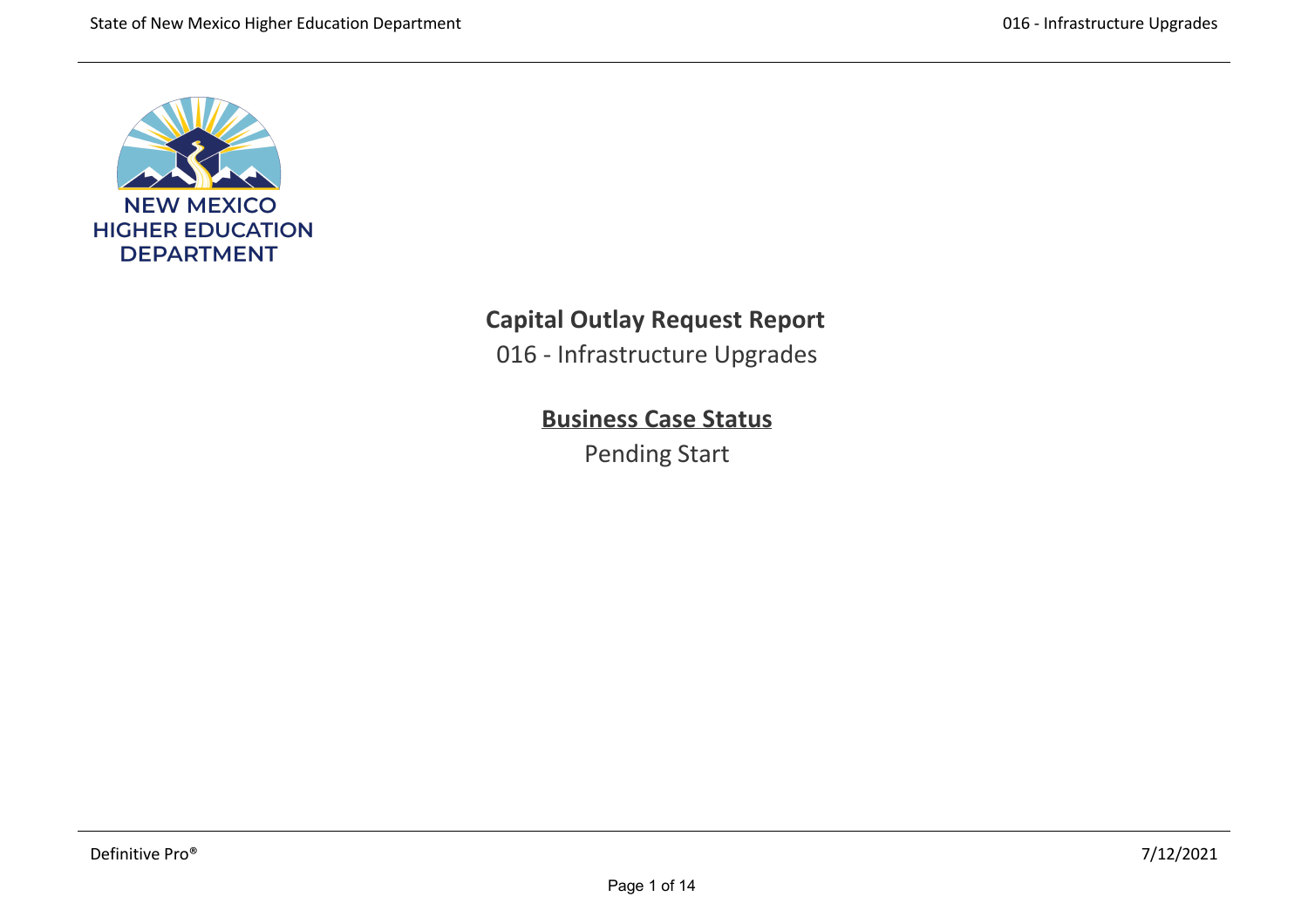| <b>Request</b>                  |                                                                                          |                                                                                                                                                                                        |                                                                                                                                                                                                                                                                                                                                                                                                                                                                                                                                                                                                                                                                                                                                                                                                                                                                                                                                                                                                                                                                                                                                                                                                                                                                                                                                                                                                                                                                                                                                                                                                                                                                                                                                                                                                                                                                                                                                                                                                                                                                                                                                                                                                                                                                                                                                                                                                                                                                                                                                                                                                                                                                                                                                                                                                                                                                                                                                                                                                                                                                                                                                                                                                                                                                                                     |
|---------------------------------|------------------------------------------------------------------------------------------|----------------------------------------------------------------------------------------------------------------------------------------------------------------------------------------|-----------------------------------------------------------------------------------------------------------------------------------------------------------------------------------------------------------------------------------------------------------------------------------------------------------------------------------------------------------------------------------------------------------------------------------------------------------------------------------------------------------------------------------------------------------------------------------------------------------------------------------------------------------------------------------------------------------------------------------------------------------------------------------------------------------------------------------------------------------------------------------------------------------------------------------------------------------------------------------------------------------------------------------------------------------------------------------------------------------------------------------------------------------------------------------------------------------------------------------------------------------------------------------------------------------------------------------------------------------------------------------------------------------------------------------------------------------------------------------------------------------------------------------------------------------------------------------------------------------------------------------------------------------------------------------------------------------------------------------------------------------------------------------------------------------------------------------------------------------------------------------------------------------------------------------------------------------------------------------------------------------------------------------------------------------------------------------------------------------------------------------------------------------------------------------------------------------------------------------------------------------------------------------------------------------------------------------------------------------------------------------------------------------------------------------------------------------------------------------------------------------------------------------------------------------------------------------------------------------------------------------------------------------------------------------------------------------------------------------------------------------------------------------------------------------------------------------------------------------------------------------------------------------------------------------------------------------------------------------------------------------------------------------------------------------------------------------------------------------------------------------------------------------------------------------------------------------------------------------------------------------------------------------------------------|
| <b>Institution</b>              | New Mexico State University                                                              | $\checkmark$                                                                                                                                                                           |                                                                                                                                                                                                                                                                                                                                                                                                                                                                                                                                                                                                                                                                                                                                                                                                                                                                                                                                                                                                                                                                                                                                                                                                                                                                                                                                                                                                                                                                                                                                                                                                                                                                                                                                                                                                                                                                                                                                                                                                                                                                                                                                                                                                                                                                                                                                                                                                                                                                                                                                                                                                                                                                                                                                                                                                                                                                                                                                                                                                                                                                                                                                                                                                                                                                                                     |
| <b>Project Title</b>            | Infrastructure Upgrades                                                                  |                                                                                                                                                                                        |                                                                                                                                                                                                                                                                                                                                                                                                                                                                                                                                                                                                                                                                                                                                                                                                                                                                                                                                                                                                                                                                                                                                                                                                                                                                                                                                                                                                                                                                                                                                                                                                                                                                                                                                                                                                                                                                                                                                                                                                                                                                                                                                                                                                                                                                                                                                                                                                                                                                                                                                                                                                                                                                                                                                                                                                                                                                                                                                                                                                                                                                                                                                                                                                                                                                                                     |
| <b>Building(s)</b>              | <b>Building</b>                                                                          | <b>Building Age</b>                                                                                                                                                                    | <b>Building GSF</b>                                                                                                                                                                                                                                                                                                                                                                                                                                                                                                                                                                                                                                                                                                                                                                                                                                                                                                                                                                                                                                                                                                                                                                                                                                                                                                                                                                                                                                                                                                                                                                                                                                                                                                                                                                                                                                                                                                                                                                                                                                                                                                                                                                                                                                                                                                                                                                                                                                                                                                                                                                                                                                                                                                                                                                                                                                                                                                                                                                                                                                                                                                                                                                                                                                                                                 |
| <b>Project Location</b>         |                                                                                          | <b>Project Map</b>                                                                                                                                                                     | <b>Project Map Link</b>                                                                                                                                                                                                                                                                                                                                                                                                                                                                                                                                                                                                                                                                                                                                                                                                                                                                                                                                                                                                                                                                                                                                                                                                                                                                                                                                                                                                                                                                                                                                                                                                                                                                                                                                                                                                                                                                                                                                                                                                                                                                                                                                                                                                                                                                                                                                                                                                                                                                                                                                                                                                                                                                                                                                                                                                                                                                                                                                                                                                                                                                                                                                                                                                                                                                             |
| <b>FY Priority#</b>             | $\overline{4}$                                                                           | <b>Master Plan Priority #</b>                                                                                                                                                          | 4                                                                                                                                                                                                                                                                                                                                                                                                                                                                                                                                                                                                                                                                                                                                                                                                                                                                                                                                                                                                                                                                                                                                                                                                                                                                                                                                                                                                                                                                                                                                                                                                                                                                                                                                                                                                                                                                                                                                                                                                                                                                                                                                                                                                                                                                                                                                                                                                                                                                                                                                                                                                                                                                                                                                                                                                                                                                                                                                                                                                                                                                                                                                                                                                                                                                                                   |
| <b>Total Project Cost</b>       | \$7,500,000                                                                              | <b>State Funding Request</b>                                                                                                                                                           | \$1,500,000                                                                                                                                                                                                                                                                                                                                                                                                                                                                                                                                                                                                                                                                                                                                                                                                                                                                                                                                                                                                                                                                                                                                                                                                                                                                                                                                                                                                                                                                                                                                                                                                                                                                                                                                                                                                                                                                                                                                                                                                                                                                                                                                                                                                                                                                                                                                                                                                                                                                                                                                                                                                                                                                                                                                                                                                                                                                                                                                                                                                                                                                                                                                                                                                                                                                                         |
| <b>Committed Match Funding</b>  | \$0                                                                                      | <b>Match Funding Source</b>                                                                                                                                                            | N/A                                                                                                                                                                                                                                                                                                                                                                                                                                                                                                                                                                                                                                                                                                                                                                                                                                                                                                                                                                                                                                                                                                                                                                                                                                                                                                                                                                                                                                                                                                                                                                                                                                                                                                                                                                                                                                                                                                                                                                                                                                                                                                                                                                                                                                                                                                                                                                                                                                                                                                                                                                                                                                                                                                                                                                                                                                                                                                                                                                                                                                                                                                                                                                                                                                                                                                 |
| <b>Construction Type</b>        | Renovation                                                                               |                                                                                                                                                                                        |                                                                                                                                                                                                                                                                                                                                                                                                                                                                                                                                                                                                                                                                                                                                                                                                                                                                                                                                                                                                                                                                                                                                                                                                                                                                                                                                                                                                                                                                                                                                                                                                                                                                                                                                                                                                                                                                                                                                                                                                                                                                                                                                                                                                                                                                                                                                                                                                                                                                                                                                                                                                                                                                                                                                                                                                                                                                                                                                                                                                                                                                                                                                                                                                                                                                                                     |
| <b>Previous Request Summary</b> | HVAC deficiencies, along with return to campus efforts for classroom activities.         |                                                                                                                                                                                        | The initial data infrastructure project was presented at the 2019/FY21 Yearly Capital Projects Summer Hearings for Capital Funding. The relocation of the secondary data center out of Milton Hall project was<br>approved for general obligation bond funding for \$3,000,000. The 2020 GOB funding is expected in July 2021. An additional phase to continue the Data Center Infrastructure Upgrades project was presented at the<br>2020 Summer Hearings for Capital Funding for FY21 Severance Tax Bond funding for \$1,516,000. This NMSU Request was the third priority for the main campus, and it was not part of the recommendations by HED<br>and LFC. The current request will be an infrastructure upgrade project for data center infrastructure and mechanical system improvements as a result of findings from a recent Facilities Condition Assessment and                                                                                                                                                                                                                                                                                                                                                                                                                                                                                                                                                                                                                                                                                                                                                                                                                                                                                                                                                                                                                                                                                                                                                                                                                                                                                                                                                                                                                                                                                                                                                                                                                                                                                                                                                                                                                                                                                                                                                                                                                                                                                                                                                                                                                                                                                                                                                                                                                          |
| <b>History of Facility</b>      |                                                                                          | recovery backups. ICT also provide server administration, database support and backup/recovery services to departments, colleges and branch campuses across NMSU, on a contract basis. | Information and Communication Technologies (ICT) Computer Systems' (CS) role is to design, procure, implement and maintain computer hardware, server software, IT security, data centers and database<br>configurations for NMSU as an "always available" administrative service. These include all computer servers (hardware, operating system, programming and authentication) supporting the primary business and<br>administrative applications for NMSU. CS installs, configures, and maintains the databases that hold all of the business and administrative data for NMSU. ICT provides backup and recovery services for all<br>administrative data and servers. This includes both primary and disaster recovery backups. We also provide server administration, database support and backup/recovery services to departments, colleges and<br>branch campuses across NMSU, on a contract Information and Communication Technologies (ICT) Computer Systems' (CS) role is to design, procure, implement and maintain computer hardware, server and<br>application software, networking, IT security, data centers and database configurations for NMSU as an "always available" administrative service. These include all computer servers (hardware, operating system,<br>programming and authentication) supporting the primary business and administrative applications for NMSU. ICT provides high speed network connectivity to all the campuses and Internet. ICT installs, configures,<br>and maintains the databases that hold all of the business and administrative data for NMSU. ICT provides backup and recovery services for all administrative data and servers. This includes both primary and disaster                                                                                                                                                                                                                                                                                                                                                                                                                                                                                                                                                                                                                                                                                                                                                                                                                                                                                                                                                                                                                                                                                                                                                                                                                                                                                                                                                                                                                                                                                                                                                                   |
| <b>Current Condition</b>        |                                                                                          | deficiency to the performance of the building is the mechanical and ventilation systems throughout the facilities campus-wide.                                                         | ICT has two data centers: ICT Building and Milton Hall. Both house critical servers, storage and core network equipment. Milton Hall Data Center is the smaller and the older one of the two, and there is a project to<br>relocate this secondary data center with expected funding in July 2021. NMSU relies on both data centers to provide reliable IT services. Students' requirement for more network bandwidth as they are increasingly<br>reliant on the NMSU network to meet their education and entertainment needs. The requirement for improving and investing in supporting technologies, such as security appliances, higher bandwidth networks,<br>and greater server processing capabilities. NMSU is currently working with Architectural Research Consultants (ARC) to conducting Facilities Condition Assessments (FCA) off selected NMSU buildings. One major                                                                                                                                                                                                                                                                                                                                                                                                                                                                                                                                                                                                                                                                                                                                                                                                                                                                                                                                                                                                                                                                                                                                                                                                                                                                                                                                                                                                                                                                                                                                                                                                                                                                                                                                                                                                                                                                                                                                                                                                                                                                                                                                                                                                                                                                                                                                                                                                                   |
| <b>Renovation Information</b>   | Repair & Renewal for FS Operations and Maintenance projects are repairs and replacement. |                                                                                                                                                                                        | No last major renovation for the data centers. As part of its internal IT governance and project planning/prioritization efforts, ICT has developed a project portfolio that identifies the major projects that the<br>department is currently engaged in/will be engaged in within the next year. Projects are categorized by level of priority. The Student Technology Fee is the funding source for ICT projects. Funding from Building                                                                                                                                                                                                                                                                                                                                                                                                                                                                                                                                                                                                                                                                                                                                                                                                                                                                                                                                                                                                                                                                                                                                                                                                                                                                                                                                                                                                                                                                                                                                                                                                                                                                                                                                                                                                                                                                                                                                                                                                                                                                                                                                                                                                                                                                                                                                                                                                                                                                                                                                                                                                                                                                                                                                                                                                                                                          |
| <b>Scope of Work</b>            |                                                                                          | essential to maintain the connectivity among higher educational institutions and state entities.                                                                                       | The global health pandemic has brought to light the importance of IT infrastructure upgrades to support virtual teaching and learning to meet short-term and long-term distance education needs for the institution.<br>In addition to the IT support requirements for a digital future, indoor air quality in buildings on campus is also a new focus in the post-pandemic world. This project will be an on-going recurring request in order to<br>keep facilities on campus open, safe and improving learning experiences by investing in technological infrastructure. One year ago NMSU completed a HVAC Assessment for the Las Cruces campus. In an effort to<br>responsibly prepare for the return to campus Fall 2020 semester, Facilities and Services embarked on a mission to perform a Phase-1 HVAC Condition Assessment of buildings identified for classroom activities. The<br>objective of the study is to identify baseline HVAC operational parameters, equipment deficiencies and considerations toward implementation of filtration and germicidal mitigation technologies. The effort is<br>primarily focused on creating a safer campus experience for Students, Faculty and Staff. This report provides the results of the field assessments for 34 buildings, 111 Central Air Handling Units, 152 Room Terminal<br>Units and lists recommendations focused on air quality improvements that best suits each building function. The findings for the initial 22 buildings across campus revealed an overall theme of identified deficiencies<br>for mechanical equipment that is in poor condition; inadequate heating and cooling systems; ventilation pathways not configured for minimum outside air; and issues with existing mechanical design for proper air<br>volume. This project will update the mechanical system for current codes and standards per the assessment. In addition to HVAC improvements to begin to address the mechanical deficiencies campus-wide, this<br>infrastructure project will make a portion of the next phase to the Milton Hall Data Center relocation funded project. The IT upgrades portion of this request will replacement of data center infrastructure, data<br>center computer systems and network equipment, and short-distance and long-distance fiber infrastructure. For data center improvements and upgrades, this is the next phase of the Data Center Infrastructure<br>project. The key components of the Data Centers infrastructure and hardware are new generator, UPS battery replacement and fiber DWDM equipment replacement for short-distance and long-distance fiber<br>routing. Upgrades of the data center computer systems and network equipment will replace outdated and deficient systems and create technology for today's learning environment. Potential upgrades include<br>replacement of network routers and switches, computer hardware and storage, backup hardware for disaster recovery using DoIT (Department of Information Technology) Data Center in Santa Fe as a remote<br>disaster recovery site. Upgrades of the campus short-distance fibers between the primary and secondary data centers and upgrades of the long-distance fibers from Las Cruces, Albuquerque and Santa Fe are |

 $2.5\pm0.00$  The Upgrades  $2.5\pm0.00$   $2.5\pm0.00$   $2.5\pm0.00$   $2.5\pm0.00$   $2.5\pm0.00$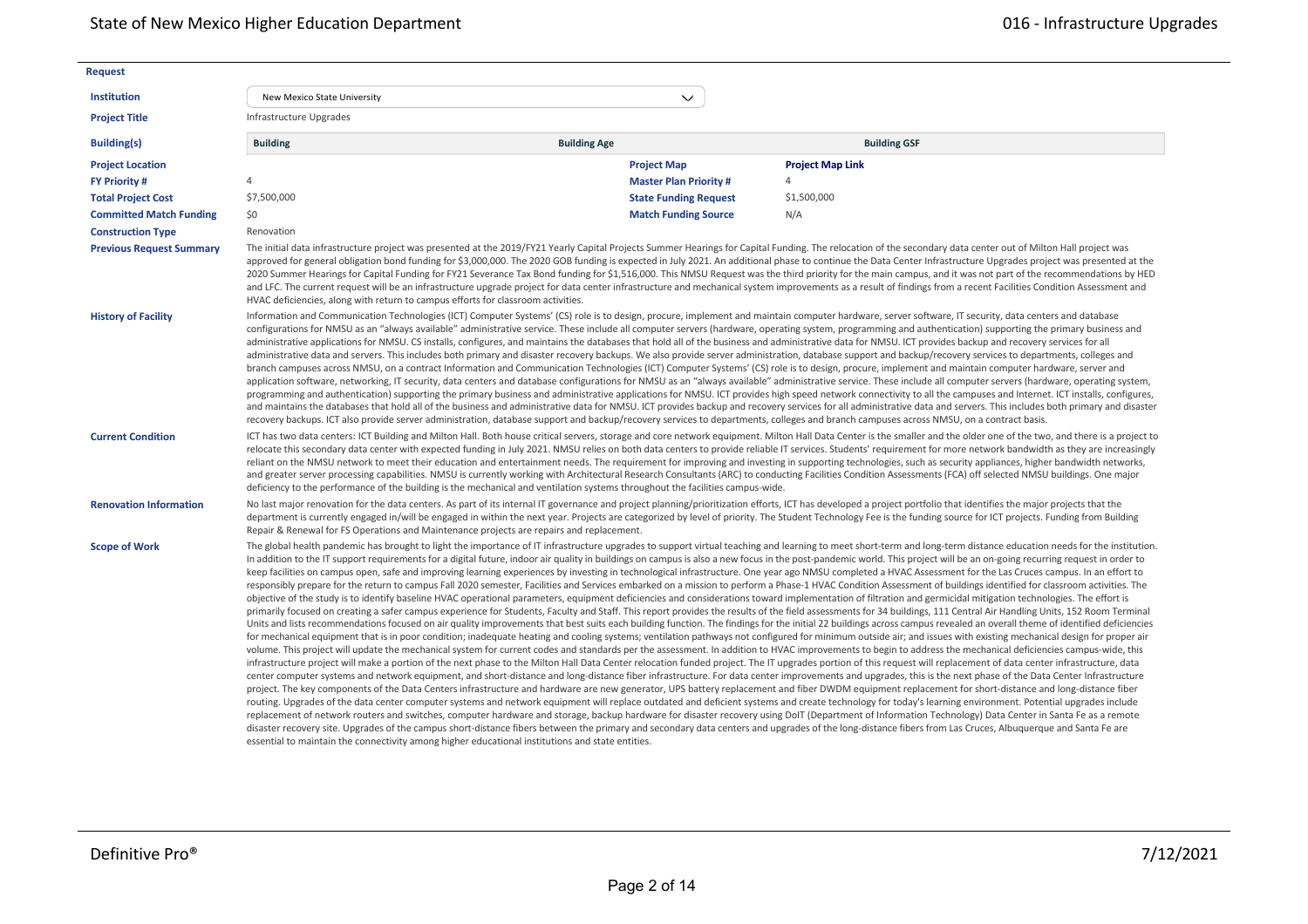#### routing. Upgrades of the data center computer systems and network equipment will replace outdated and deficient systems and create technology for today's learning environment. Potential upgrades include State of New Mexico Higher Education Department **State Act 2016** - Infrastructure Upgrades

| <b>Phases</b><br>Complete table if this project request<br>contains multiple projects or if the | Phase #        | Description                         |            | Part of<br>Request | Amount             |                         | <b>Start Date</b> | <b>End Date</b>  |  |
|-------------------------------------------------------------------------------------------------|----------------|-------------------------------------|------------|--------------------|--------------------|-------------------------|-------------------|------------------|--|
| project can be phased. List in priority<br>order:                                               |                | Data Center Infrastructure Upgrades |            |                    |                    | \$3,000,000.00 7/1/2021 |                   | 8/31/2023        |  |
|                                                                                                 | $\overline{2}$ | Infrastructure Upgrades             |            |                    |                    | \$1,500,000.00 7/1/2023 |                   | 2/28/2025        |  |
|                                                                                                 | 3              | Infrastructure Upgrades             |            |                    |                    | \$3,000,000.00          |                   |                  |  |
|                                                                                                 | 4              | Infrastructure Upgrades             |            | П                  |                    | \$1,500,000.00          |                   |                  |  |
| <b>Students Impacted</b>                                                                        |                |                                     |            |                    |                    |                         |                   |                  |  |
| Provide the instructional program<br>majors being served by this project:                       | Major          | HeadCount                           | <b>FTE</b> |                    | % Growth Last Year |                         |                   | % Growth Average |  |
|                                                                                                 |                |                                     |            |                    |                    |                         |                   |                  |  |
| <b>Enrollment</b><br>Provide Fall Semester enrollment data                                      | Year           |                                     | <b>FTE</b> |                    |                    | <b>OFTE</b>             |                   |                  |  |
| per year as reported on the NMHED<br>website/eDEAR:                                             | 2013           |                                     | 16754      |                    |                    | 2142                    |                   |                  |  |
|                                                                                                 | 2014           |                                     | 15821      |                    |                    | 2047                    |                   |                  |  |
|                                                                                                 | 2015           |                                     | 15484      |                    |                    | 1985                    |                   |                  |  |
|                                                                                                 | 2016           |                                     | 14826      |                    |                    | 1753                    |                   |                  |  |
|                                                                                                 | 2017           |                                     | 14445      |                    |                    | 1627                    |                   |                  |  |
|                                                                                                 | 2018           |                                     | 14297      |                    |                    | 1708                    |                   |                  |  |
|                                                                                                 | 2019           |                                     | 14274      |                    |                    | 1792                    |                   |                  |  |
|                                                                                                 | 2020           |                                     | 14216      |                    |                    | 4912                    |                   |                  |  |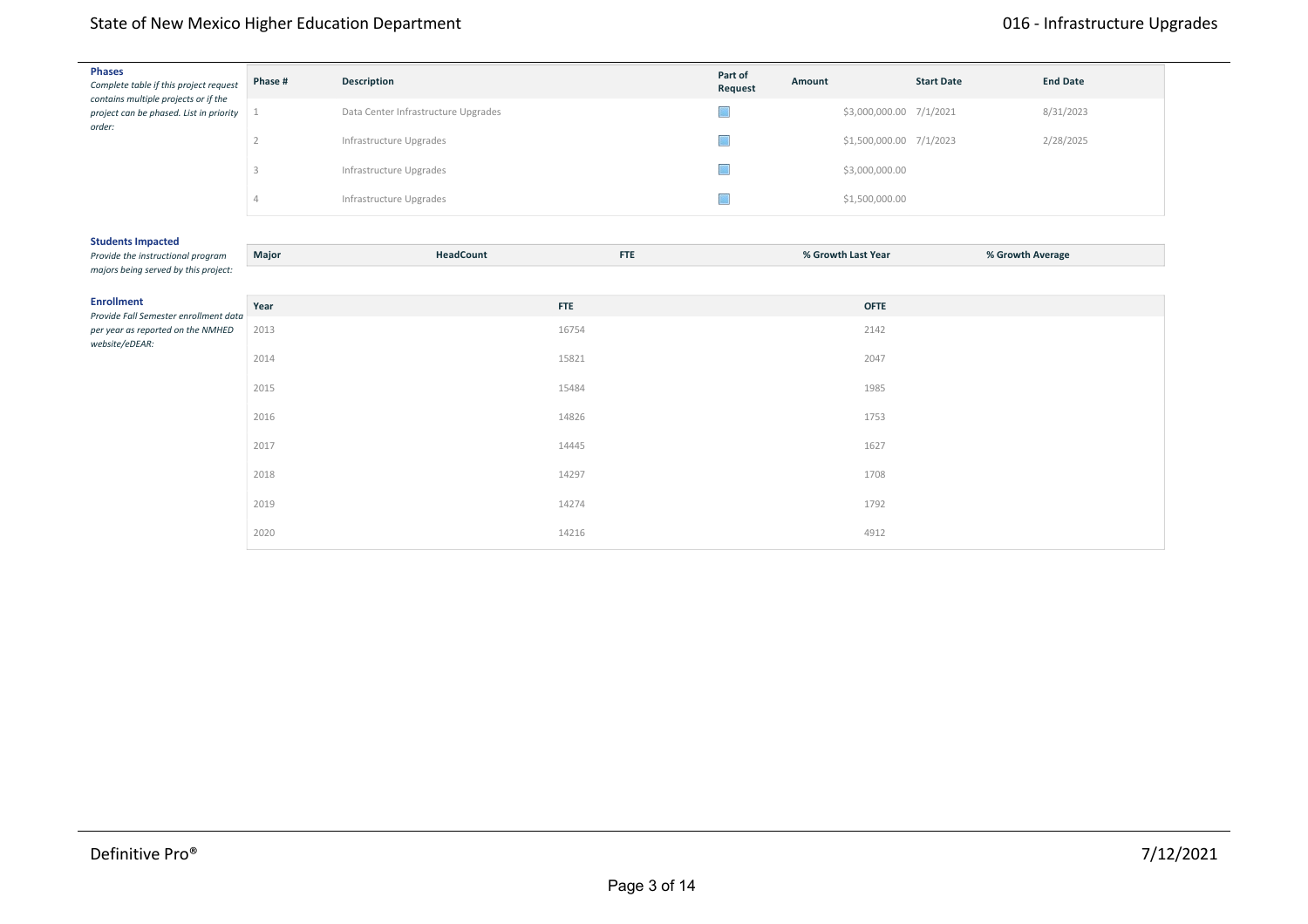|  | <b>B. Project Rationale and Need:</b> |  |  |
|--|---------------------------------------|--|--|
|--|---------------------------------------|--|--|

## **Measure B1: Projects promotion of enrollment growth, retention, and degree production**

 $\checkmark$ 

### **B1 Score** Substantially

B1 Explanation Today's students are increasingly connected to the world and to learning through technology. Keeping up with the technological infrastructure will help to keep students in school and focused on graduation, a prepare them for their future working environments. Students are using technology as tool, as well as communicating with others. Information technology is used to support student learning, transmit information to and from faculty, and informs decisions. Improvements will be to the information technology system campus-wide to replace outdated or deficient systems and create technology for today's learning environment. Why Invest? An annual capital investment allows ICT to target services in most need of enhancement, elimination or replacement, and to reduce near term exposure and risk. A capital investment plan will refresh the technology and decrease operational deficiencies. NMSU's technology must evolve and keep pace with technological advances in order to continue to provide the services users within the university need to provide the basis for delivering new services in the future. When equipment is purchased it is consistent with industry standards and practices, and represents the most practical advanced technology available. The pace of technology improvement has quickened and the goal is to get the most of our hardware and software purchases but to only change technology when it represents a clear technological advancement, needed performance increase or reliability improvement for NMSU. Information Technology is critical to the university and fundamental to the success of administration, research, teaching, and learning. The goal of ICT Computer Systems is to continue providing seamless, pervasive and exceptional services for the university community.

#### **Measure B2: Projects impact on education and workforce needs in local and regional economies**

| <b>B2 Score</b>       | Substantially |                                                                                                                                                                                                                                                                                                                                                                                                                                                                                                                                                                                                                                                                                                                                                                                                                                                                                                                                                                                                                                                                                                                                                                                                                                                                                                                                                                                                                                                                                                                                                                                                                                                                                                                                              |
|-----------------------|---------------|----------------------------------------------------------------------------------------------------------------------------------------------------------------------------------------------------------------------------------------------------------------------------------------------------------------------------------------------------------------------------------------------------------------------------------------------------------------------------------------------------------------------------------------------------------------------------------------------------------------------------------------------------------------------------------------------------------------------------------------------------------------------------------------------------------------------------------------------------------------------------------------------------------------------------------------------------------------------------------------------------------------------------------------------------------------------------------------------------------------------------------------------------------------------------------------------------------------------------------------------------------------------------------------------------------------------------------------------------------------------------------------------------------------------------------------------------------------------------------------------------------------------------------------------------------------------------------------------------------------------------------------------------------------------------------------------------------------------------------------------|
| <b>B2 Explanation</b> |               | NMSU data centers are major Internet hubs and telecommunication aggregation points for southern New Mexico because NMSU helps operate the CHECS (Council for Higher Education Computing/Communication<br>Services) Consortium, which connects many higher education institutes and K-12 schools within New Mexico. This data center is very critical not only to NMSU but to many educational institutions that rely on NMSU<br>as the Internet hub. Through these data centers, NMSU also provides network/Internet connectivity to NMDA and Cooperative Extension Service offices in addition of serving as a disaster recovery site for the NM<br>Department of IT mainframe. This kind of collaborative initiatives can be extended to the government entities and educational institutions if we have a proper Data Center, where all services in the NMSU's Milton<br>Hall Data Center can be moved to. Even though, the cloud service technologies may be leveraged to off-load the on premise Data Centers, the biggest challenge still remains and that is the high-speed connectivity<br>to the cloud. Rural New Mexico do not have good enough Internet connectivity to connect to the cloud reliably. Therefore, having an anchor institution like NMSU to be an Internet hub and an aggregation point to<br>bridge our community to their cloud services has proven to be a successful venture. In order to meet the increased demand for online/virtual mode of instruction and business communication, the university must<br>repair and maintain their data centers. This project will support both on-campus and off-campus instruction, which produce the staff and support that make up the local and regional economies. |

#### **Measure B3: Projects support of HEI Strategic Plan or Facility Master Plan**

#### *Demonstrate project alignment with institutional mission and how project advances the institution's strategic or facility master plan.*

| <b>B3 Score</b> | substantially |  | <sup>⊶</sup> ≏r Plan<br>Master | <b>Master Plan Link</b> |
|-----------------|---------------|--|--------------------------------|-------------------------|
|-----------------|---------------|--|--------------------------------|-------------------------|

B3 Explanation MMSU LEADS 2025 Mission: The mission of the New Mexico State University system is to serve the diverse needs of the state through comprehensive programs of education, research, extension and outreach, and public service. As the state's land-grant and space-grant university, and as a Hispanic‐ Serving Institution, NMSU fosters learning, inquiry, diversity and inclusion, social mobility, and service to the broader community. Vision: By 2025, the NMSU system will excel in student success and social mobility for our diverse student populations, achieve the highest Carnegie research status (R1), and maintain our Carnegie Community Engagement classification. Values: NMSU LEADS ? Leadership: Promoting and creating the ability for Aggies to shape the future ? Excellence: providing the highest level of education, research, outreach, and service ? Access: Welcoming diverse populations to higher education and to the NMSU community ? Diversity & Inclusion: Embracing our differences as an asset and actively seeking to include wide-ranging perspectives ? Student-centered: Supporting the education of our students through every aspect of our university every dayNMSU Strategic Goals Goal 1: Enhance Student Success & Social Mobility Student success across the NMSU system is driven by a commitment to learning, degree completion, and career attainment enriched by our research and outreach enterprise. NMSU Strategic Goals Goal 1: Enhance Student Success & Social Mobility Student success across the NMSU system is driven by a commitment to learning, degree completion, and career attainment enriched by our research and outreach enterprise. Our students are served by our culture of inclusivity and educational delivery that meets student needs and includes on-line and hands-on learning. Goal 3: Amplify Extension & Outreach NMSU outreach extends knowledge beyond the university, drives integration of activities, directly and indirectly, and supports student learning, experiences, and success. Goal 4: Build a Robust University System NMSU seeks to improve the University System, across the board, for faculty, staff,students, alumni, donors, stakeholders, and prospective students and their families. Cooperation throughout the NMSU system will be exemplary for university systems across the nation through efficient, effective, and empowering operations that align with our strategic goals. Key project objectives that align and support LEADS 2025 strategic goals: 1) Deploy more and better internal cloud computing capabilities through the use of hardware virtualization for increased system availability, performance and energy efficiency. 2) Provide software and hardware tools to support the build out of the Information Security group to address the increased need to monitor regulatory compliance, detect malicious activity, manage data policy enforcement, oversee External Cloud Computing Security initiatives and develop, maintain and enforce risk based "best practices" security procedures at NMSU. 3) Replace existing data storage hardware with next generation data storage, including virtualization and solid state, to insure continued system reliability and performance. 4) Upgrade existing data backup server and storage hardware with next generation hardware to meet both near and geographically remote backup requirements. 5) Develop robust disaster recovery capabilities including existing fiber resources on the Rio Grande Corridor allowing for the deployment of redundant servers, storage and backups at a geographically remote sister sight. 6) Modernization of the primary data center to use alternative cooling and power savings technologies to help NMSU reduce its carbon foot print while continuing to provide an environment for all institutional computing needs. 7) Relocate the secondary data center out of the Milton Hall basement switch room. The ICT needs are specifically listed in the campus master plan, along a reference to upgrading campus fiber infrastructure, building network infrastructure, and distance education.

#### **Measure B4: Facilities Assessment**

Provide the facility's most recent condition score and summarize the major structural and systems conditions that resulted in that score. Provide selected supporting documentation in appendices and reference them in the bo

| <b>B4 Level of Study Completed</b> | Substantially | Study           | <b>Study Link</b> |  |
|------------------------------------|---------------|-----------------|-------------------|--|
| <b>Cost to Repair</b>              | 06,059,399ء   | Cost to Replace |                   |  |

### $\mathsf{Definitive}\ \mathsf{Pro}^\circ$ Definitive Pro® 27/12/2021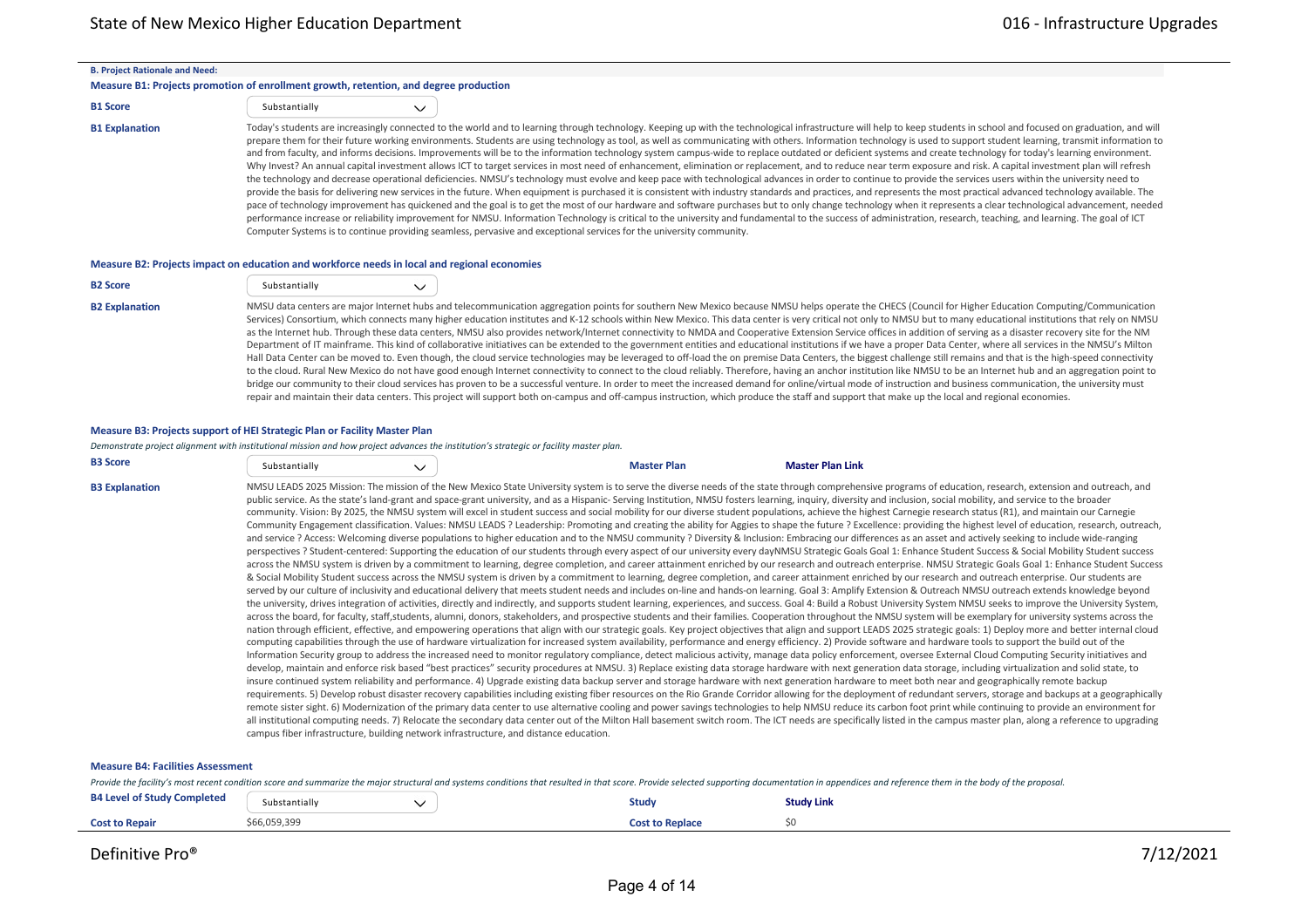#### **Replacement Cost Basis (\$ per**

**SF)**  $\frac{1}{20}$  **Cost to Repair AFTER Project**  $\frac{1}{20}$  SF)

B4 Explanation Experiment and Communication Technologies (ICT). New Mexico State University has developed a detailed component assessment for Information and Communication Technologies (ICT). New Mexico State University commissioned a Building Assessment Report for NMSU Computer Data Center by Huitt‐Zollars in September 2012. Additional evaluations, surveys and peer comparisons are completed annually or bi‐ annually to stay current on trends and recommendations. The most recent is the Peer Institution Research: Recommendations and Trends 2018-2019. This report evaluates the common technology services from New Mexico State University's 15 peer institutions. Architectural Research Consultants Inc. (ARC) 2021 evaluation for the HVAC Upgrade: HVAC projects campus-wide for the first 22 buildings evaluated alone are expected to cost \$66 million. See page 4 of the attached excerpt: Recommended HVAC Projects: \$66,059,399

#### **Measure B5: Projects impact on On–campus and Off‐campus Instruction**

*Provide information on how this project request will support both on‐campus and off‐campus instruction.*

| <b>B5 Score</b>       | Substantially                                   |  |
|-----------------------|-------------------------------------------------|--|
| <b>B5 Explanation</b> | NMSU Strategic Goals Goal 1: Enhance Student Su |  |

access & Social Mobility Student success across the NMSU system is driven by a commitment to learning, degree completion, and career attainment enriched by our research and outreach enterprise. Our students are served by our culture of inclusivity and educational delivery that meets student needs and includes on-line and hands-on learning. Recognizing the diverse backgrounds of students across the system, NMSU provides a supportive environment for students to become a part of, and contribute to, the campus community, the state, the country and the world. 1.1 Diversify, optimize, and increase system‐wide enrollment • Create and promote robust online learning programs (fully online degrees, blended programs, online courses, support services) Instruction and Learning Environments for COVID-19 era: Since the release on March 3, 2020, of the ACHA Guidelines: Preparing for COVID-19, almost all institutions of higher education transitioned to an online/virtual mode of instruction. While these efforts have allowed the teaching and learning missions of universities to continue, there are limitations to remote instruction. Planning should include strategies guided by public health considerations to resume in-person instruction. • Prioritization of in-person instruction for courses with academic outcomes that cannot be measured or achieved virtually, such as performance, laboratory, and clinical experiences. • Implementation of a hybrid mode of instruction for the foreseeable future. The college/university must build the necessary staffing capacity to resume not only their primary responsibilities but also the competency to understand their role in reducing transmission of COVID‐19. Faculty and staff must be protected, trained, and adequately prepared. • Conduct meetings electronically, even when working on campus. • Consider phased return of employees to no more than 30% of the workforce at a time, staggering every 2-4 weeks for full return. . Allow those who can work effectively from home to be the last to return and/or delay their return to the campus. The project will include upgrades and replacement of data center infrastructure, data center computer systems and network equipment, and short‐distance and long‐distance fiber infrastructure. All of the services in this project support instruction, research, and administration consistent with New Mexico State University's mission. ICT's Computer Systems support the expectation to engage in learning activities and business, any time of the day or night whether on campus, from home or traveling, using information technology.

#### **C. Green Screen for Buildings**

#### **Measure C1: Energy Audit or similar energy assessment**

*Document details of the audit to include who performed the audit, when it was completed, level of audit/assessment, improvements proposed, and benefits to this project*

| C1 Score                      | Somewhat       |  |                     |                                                                                                                                                                                                                                                                                                                                                                                                                                                                                                                                                                                                                                                                                                                                                                                                                                                                                                                                                                                                                                                                                                                                                                                                                                                                                               |  |
|-------------------------------|----------------|--|---------------------|-----------------------------------------------------------------------------------------------------------------------------------------------------------------------------------------------------------------------------------------------------------------------------------------------------------------------------------------------------------------------------------------------------------------------------------------------------------------------------------------------------------------------------------------------------------------------------------------------------------------------------------------------------------------------------------------------------------------------------------------------------------------------------------------------------------------------------------------------------------------------------------------------------------------------------------------------------------------------------------------------------------------------------------------------------------------------------------------------------------------------------------------------------------------------------------------------------------------------------------------------------------------------------------------------|--|
| <b>Energy Audit Completed</b> | $C$ Yes $C$ No |  | <b>Energy Audit</b> | <b>Energy Audit Link</b>                                                                                                                                                                                                                                                                                                                                                                                                                                                                                                                                                                                                                                                                                                                                                                                                                                                                                                                                                                                                                                                                                                                                                                                                                                                                      |  |
| <b>C1 Explanation</b>         |                |  |                     | In 2013 Ameresco preformed an investment grade audit of 46 of NMSU's buildings throughout the state, totaling nearly 2.7 million gross square feet. The audit included the facilities at Alamogordo, Carlsbad, Dona<br>Ana Community College, Grants, remote Agricultural Science Centers, and all buildings on the main campus. NMSU also employees two Certified Energy Managers (CEM) who can look at the potential energy savings<br>of projects. One of the many buildings included in this assessment was the Chemistry Building. Although this project will not be LEED certified, it will be designed using any possible sustainability or energy-conserving<br>techniques that could apply. In general, any improvement to the campus building infrastructure will result in increased efficiency and a corresponding reduction in energy costs. Renovation work will be done<br>following Green Screen standards, with goals of achieving additional energy cost savings. List of Green Screen strategies that will be incorporated in the project during construction include: . Construction waste<br>management principles will be followed during the demolition. • Recycling of applicable materials. • Construction waste management principles followed during construction. |  |

#### **Measure C2: Projects impact on Energy / Utility Cost Reduction**

*Explain the impact of this project to the net energy / utility costs. Provide a justification if no operating budget impact is anticipated.*

| <b>Current Energy Usage</b> | <b>Energy Usage AFTER Project</b><br>- SO                                                                                                                                                                                                                                                                                                                                                                                                                                                                                                                                                                                                                                                                                                                                                                                                                                                                                                                                                                                                                                                                           |
|-----------------------------|---------------------------------------------------------------------------------------------------------------------------------------------------------------------------------------------------------------------------------------------------------------------------------------------------------------------------------------------------------------------------------------------------------------------------------------------------------------------------------------------------------------------------------------------------------------------------------------------------------------------------------------------------------------------------------------------------------------------------------------------------------------------------------------------------------------------------------------------------------------------------------------------------------------------------------------------------------------------------------------------------------------------------------------------------------------------------------------------------------------------|
| <b>C2 Explanation</b>       | The project includes upgrades and replacement of data center infrastructure along with recommendations from HVAC assessment. Within a standard commercial building HVAC energy consumption accounts for<br>about 40% of the total energy used for that building. Additionally, data centers are a very energy intensive space and with additional upgrades to the HVAC systems along with the data center we will be able to see<br>a reduction in energy use. NMSU's building guidelines includes policies to encouraging energy reduction with nearly every project. Additionally, there have been specific projects focusing on energy reduction such as<br>the Ameresco projects. With each project resulting in energy savings there will also be a utility cost savings which can result in an observable change. When the equipment is replaced with more efficiency there will<br>be a reduction in costs. However, the equipment change can also change the system maintenance requirements as well and without knowing what the replacement system will be we are unable to make accurate<br>predictions. |

#### **Measure C3: Executive Order (EO) 2019‐003**

*Provide detailed information on how this project will address the goal of reducing Green House Gas (GHG) emissions by 45% as called for in the EO. Explain the steps taken to reduce the buildings energy demands.*

| <b>C3 Score</b>       | Substantially |                                                                                                                                                                                                                   |
|-----------------------|---------------|-------------------------------------------------------------------------------------------------------------------------------------------------------------------------------------------------------------------|
| <b>C3 Explanation</b> |               | Over 95% of NMSU's scope 1 and 2 emissions are building emissions. Reaching the goals within EO 2019 -003 for greenhouse gas emission reduction remodeling and updating existing infrastructure will be required. |
|                       |               |                                                                                                                                                                                                                   |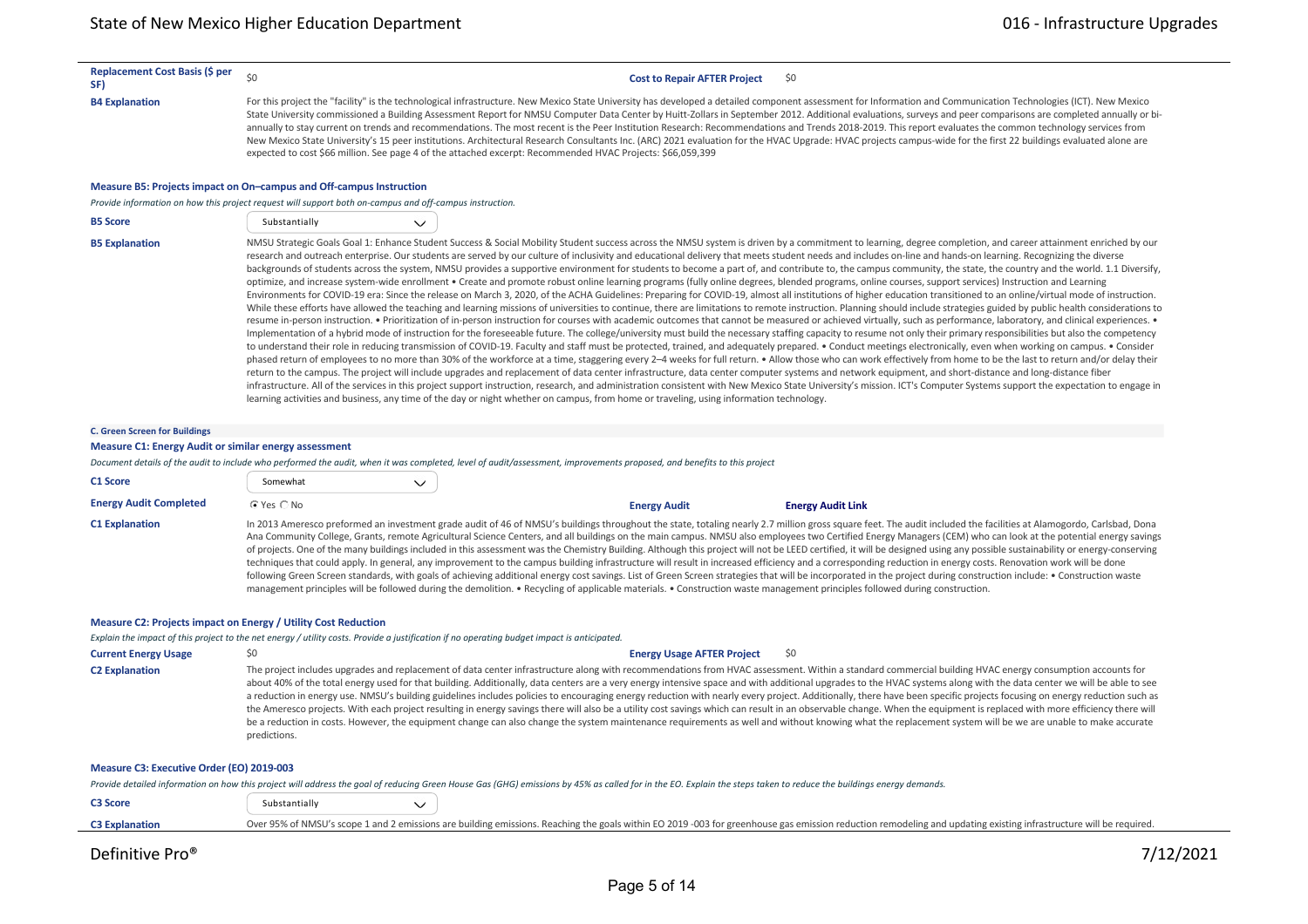Approximately 40% of commercial building's energy use is from the HVAC systems. Therefore, projects focusing on upgrading existing HVAC systems can have a noticeable impact on the GHG emissions.

,我们也不会有什么。""我们的人,我们也不会有什么?""我们的人,我们也不会有什么?""我们的人,我们也不会有什么?""我们的人,我们也不会有什么?""我们的人

| D. Stewardship - Detail how the HEI provides stewardship for its assets.<br><b>Measure D1: Project Estimates</b> |                                                   |              |                                                                                                                                                                                                                               |                                                                                                                                                                                                                                                                                                                                                                                                                                                                                                                                                                                                                                                                                                                                                                                                                                                                                                                                                                                                                                                                                                                                                                                                                                                                                                                                                                                                                                                                                                                                                                                                                                                                                                                                                                                                                                                                                                                                                                                                                                                                                                                                                                                                                                                                                                                                                                                                                                                                                                                                                                                                                                                                                                                                                                                                                                                                |
|------------------------------------------------------------------------------------------------------------------|---------------------------------------------------|--------------|-------------------------------------------------------------------------------------------------------------------------------------------------------------------------------------------------------------------------------|----------------------------------------------------------------------------------------------------------------------------------------------------------------------------------------------------------------------------------------------------------------------------------------------------------------------------------------------------------------------------------------------------------------------------------------------------------------------------------------------------------------------------------------------------------------------------------------------------------------------------------------------------------------------------------------------------------------------------------------------------------------------------------------------------------------------------------------------------------------------------------------------------------------------------------------------------------------------------------------------------------------------------------------------------------------------------------------------------------------------------------------------------------------------------------------------------------------------------------------------------------------------------------------------------------------------------------------------------------------------------------------------------------------------------------------------------------------------------------------------------------------------------------------------------------------------------------------------------------------------------------------------------------------------------------------------------------------------------------------------------------------------------------------------------------------------------------------------------------------------------------------------------------------------------------------------------------------------------------------------------------------------------------------------------------------------------------------------------------------------------------------------------------------------------------------------------------------------------------------------------------------------------------------------------------------------------------------------------------------------------------------------------------------------------------------------------------------------------------------------------------------------------------------------------------------------------------------------------------------------------------------------------------------------------------------------------------------------------------------------------------------------------------------------------------------------------------------------------------------|
|                                                                                                                  |                                                   |              | Describe how this projects cost estimates were developed. Provide the total dollars attributed to inflation. Percentage increases MUST be defended in the narrative portion of the document, or 0% inflation will be assumed. |                                                                                                                                                                                                                                                                                                                                                                                                                                                                                                                                                                                                                                                                                                                                                                                                                                                                                                                                                                                                                                                                                                                                                                                                                                                                                                                                                                                                                                                                                                                                                                                                                                                                                                                                                                                                                                                                                                                                                                                                                                                                                                                                                                                                                                                                                                                                                                                                                                                                                                                                                                                                                                                                                                                                                                                                                                                                |
| D1 Score                                                                                                         | Somewhat                                          | $\checkmark$ |                                                                                                                                                                                                                               |                                                                                                                                                                                                                                                                                                                                                                                                                                                                                                                                                                                                                                                                                                                                                                                                                                                                                                                                                                                                                                                                                                                                                                                                                                                                                                                                                                                                                                                                                                                                                                                                                                                                                                                                                                                                                                                                                                                                                                                                                                                                                                                                                                                                                                                                                                                                                                                                                                                                                                                                                                                                                                                                                                                                                                                                                                                                |
| <b>Base Project Estimate</b>                                                                                     | \$1,516,000                                       |              | <b>Dollars Related to Inflation</b>                                                                                                                                                                                           | \$0                                                                                                                                                                                                                                                                                                                                                                                                                                                                                                                                                                                                                                                                                                                                                                                                                                                                                                                                                                                                                                                                                                                                                                                                                                                                                                                                                                                                                                                                                                                                                                                                                                                                                                                                                                                                                                                                                                                                                                                                                                                                                                                                                                                                                                                                                                                                                                                                                                                                                                                                                                                                                                                                                                                                                                                                                                                            |
| <b>Formal Estimate Provided</b>                                                                                  | C Yes C No                                        |              | <b>Formal Estimate</b>                                                                                                                                                                                                        | <b>Estimate Link</b>                                                                                                                                                                                                                                                                                                                                                                                                                                                                                                                                                                                                                                                                                                                                                                                                                                                                                                                                                                                                                                                                                                                                                                                                                                                                                                                                                                                                                                                                                                                                                                                                                                                                                                                                                                                                                                                                                                                                                                                                                                                                                                                                                                                                                                                                                                                                                                                                                                                                                                                                                                                                                                                                                                                                                                                                                                           |
| <b>D1 Explanation</b>                                                                                            | to the current campus Five Year Facilities Plans. |              |                                                                                                                                                                                                                               | The process for determining the capital outlay needs begins with the University Architect (UA), who stays in touch with the needs of the education enterprise through communication on various levels. Each year, the<br>University Architect and Associate Vice President for Facilities and Services set up an in-person meeting with the Deans of the Colleges to review the capital outlay requests for the year. The Capital Outlay Briefing is<br>presented to the University Administrative Council, and the flowchart that outlines the process for a project concept to become a priority on NMSU's Five Year Facilities Plan. Project champions (presidents, deans,<br>and vice presidents) submit a Capital Project Proposal Form with justification, business plan, supporting data, and sketches/drawings. The Project Request Form (PRF) is generated; the project is reviewed for<br>compliance with the campus master plan document; and forwarded to Project Development and Engineering (PDE) for a preliminary estimate. The estimate is then assigned directly to the in-house professional<br>estimator, Senior Project Manager. The scope of work is determined with the relevant stakeholders and UA. Budgetary estimates are produced with the use of 2020 ProEst Estimating Software that is built using the<br>current RS Means database. Note that the in-house professional estimator with Facilities and Services PDE must meet satisfactory evidence of the necessary qualifications as required by the Certifying Body of the<br>American Society of Professional Estimators. The Executive Director for PDE reviews the proposed costs to confirm the estimate is reasonable and accurate. Then the AVP of Facilities reports to the Administration<br>for further action and/or inclusion into Capital Outlay or University Capital Plans. Budgetary estimates older than a year are reviewed and adjusted for inflation as part of the capital outlay process, and incorporation                                                                                                                                                                                                                                                                                                                                                                                                                                                                                                                                                                                                                                                                                                                                                                                                                                             |
| Measure D2: Describe how this project addresses/reduces deferred maintenance on campus                           |                                                   |              |                                                                                                                                                                                                                               |                                                                                                                                                                                                                                                                                                                                                                                                                                                                                                                                                                                                                                                                                                                                                                                                                                                                                                                                                                                                                                                                                                                                                                                                                                                                                                                                                                                                                                                                                                                                                                                                                                                                                                                                                                                                                                                                                                                                                                                                                                                                                                                                                                                                                                                                                                                                                                                                                                                                                                                                                                                                                                                                                                                                                                                                                                                                |
| <b>Deferred Maintenance</b>                                                                                      | \$146,266,717                                     |              | <b>Deffered Maintenance AFTER</b><br><b>Project</b>                                                                                                                                                                           | \$0                                                                                                                                                                                                                                                                                                                                                                                                                                                                                                                                                                                                                                                                                                                                                                                                                                                                                                                                                                                                                                                                                                                                                                                                                                                                                                                                                                                                                                                                                                                                                                                                                                                                                                                                                                                                                                                                                                                                                                                                                                                                                                                                                                                                                                                                                                                                                                                                                                                                                                                                                                                                                                                                                                                                                                                                                                                            |
| <b>D2 Explanation</b>                                                                                            |                                                   |              | needed to avoid a disaster that would massively disrupt the entire campus. Investing in an upgraded HVAC should greatly lessen the burden placed upon NMSU Facilities.                                                        | Completion of this project will reduce the deferred maintenance related to repairs associated with technological infrastructure and expensive cybersecurity upgrades. Fixes for infrastructure failures are desperately                                                                                                                                                                                                                                                                                                                                                                                                                                                                                                                                                                                                                                                                                                                                                                                                                                                                                                                                                                                                                                                                                                                                                                                                                                                                                                                                                                                                                                                                                                                                                                                                                                                                                                                                                                                                                                                                                                                                                                                                                                                                                                                                                                                                                                                                                                                                                                                                                                                                                                                                                                                                                                        |
|                                                                                                                  |                                                   |              | Measure D3: Asset Stewardship Provide information on how the HEI supports the ongoing operational and maintenance needs of current and proposed assets.                                                                       |                                                                                                                                                                                                                                                                                                                                                                                                                                                                                                                                                                                                                                                                                                                                                                                                                                                                                                                                                                                                                                                                                                                                                                                                                                                                                                                                                                                                                                                                                                                                                                                                                                                                                                                                                                                                                                                                                                                                                                                                                                                                                                                                                                                                                                                                                                                                                                                                                                                                                                                                                                                                                                                                                                                                                                                                                                                                |
| <b>D3 Score</b>                                                                                                  | Substantially                                     | $\checkmark$ |                                                                                                                                                                                                                               |                                                                                                                                                                                                                                                                                                                                                                                                                                                                                                                                                                                                                                                                                                                                                                                                                                                                                                                                                                                                                                                                                                                                                                                                                                                                                                                                                                                                                                                                                                                                                                                                                                                                                                                                                                                                                                                                                                                                                                                                                                                                                                                                                                                                                                                                                                                                                                                                                                                                                                                                                                                                                                                                                                                                                                                                                                                                |
| <b>Level of Plan</b>                                                                                             | Substantially                                     | $\checkmark$ | <b>BRR Plan</b>                                                                                                                                                                                                               | <b>BRR Link</b>                                                                                                                                                                                                                                                                                                                                                                                                                                                                                                                                                                                                                                                                                                                                                                                                                                                                                                                                                                                                                                                                                                                                                                                                                                                                                                                                                                                                                                                                                                                                                                                                                                                                                                                                                                                                                                                                                                                                                                                                                                                                                                                                                                                                                                                                                                                                                                                                                                                                                                                                                                                                                                                                                                                                                                                                                                                |
| <b>D3 Explanation</b>                                                                                            | network infrastructure.                           |              |                                                                                                                                                                                                                               | Facilities and Services receives an annual funding allocation for Building Renewals and Replacements (BRR). Facilities and Services receives an annual allocation for capital renewal and we created a Building<br>Renewals and Replacements (BRR) task force that met every other week for a year to develop a 3-5 year BRR plan. This past year, an internal, cross-sectional team met bi-weekly for a year to assess each building<br>system. This led to the creation of what we called a 3-year plan, although by design the listed needs exceeded the available funding so in places we also called it a plan for the next five years. We made presentations<br>and prepared a BRR booklet. We used a number of reports that we have commissioned in the development of this plan: Roof Assessment by BTA; ThyssenKrupp Elevator Assessment; AON Fire Protection and Life<br>Safety System Assessments; Bohannon Huston Site Electrical Infrastructure Master Plan; GLHN Utility Development Plan; Accessibility Survey of Campus Buildings; NMSU Data Center Planning Report; Las Cruces<br>Campus Drainage Study; Structural Integrity Study for the NMSU Utility Tunnel; Chemistry and Biochemistry Exhaust System Study; and the Water Master Plan. This Building Renewals and Replacements plan was<br>put together with input from staff in Facility Operations, Project Development and Engineering, Environmental Health and Safety (EHS), the Fire Department, the University Architect, and the University Engineer.<br>The BRR Briefing that summarizes the history of BRR, describes the sectors, Capital Improvement BRR, and process for recommendations. We receive \$5.2 million annually, and \$500k is reserved for new programs<br>and initiatives at the President/Provost direction. The remaining \$4.8 million is the most efficiently spent money this university has and is used to keep the lights on, the buildings cool, and the elevators humming -<br>and it has allowed NMSU to meet stewardship targets since 2015 towards the deferred maintenance backlog. Campus-wide maintenance needs and challenges do not leave adequate funding for buildings and<br>infrastructure upgrades. As a result, ICT relies on the Student Technology Fee for project funding. The funds provided by the NMSU Student Technology Fee are collected as part of the Las Cruces campus tuition and<br>fees. Specific areas which benefit from the fund include student computing labs, multi-media enhanced classrooms and computer classrooms, campus-wide online course management system, lab and personal<br>software, wireless areas, computer equipment rentals, printing services, digital signage advertising, student portal services, support staff salaries for student technology services, student taff, help desk, and core |
| <b>Measure D4: Maintenance Cost Reduction</b>                                                                    |                                                   |              |                                                                                                                                                                                                                               |                                                                                                                                                                                                                                                                                                                                                                                                                                                                                                                                                                                                                                                                                                                                                                                                                                                                                                                                                                                                                                                                                                                                                                                                                                                                                                                                                                                                                                                                                                                                                                                                                                                                                                                                                                                                                                                                                                                                                                                                                                                                                                                                                                                                                                                                                                                                                                                                                                                                                                                                                                                                                                                                                                                                                                                                                                                                |
|                                                                                                                  |                                                   |              | Describe in detail how this project will affect operating appropriations for the current year and all out-years. Provide a justification if no operating budget impact is anticipated.                                        |                                                                                                                                                                                                                                                                                                                                                                                                                                                                                                                                                                                                                                                                                                                                                                                                                                                                                                                                                                                                                                                                                                                                                                                                                                                                                                                                                                                                                                                                                                                                                                                                                                                                                                                                                                                                                                                                                                                                                                                                                                                                                                                                                                                                                                                                                                                                                                                                                                                                                                                                                                                                                                                                                                                                                                                                                                                                |
| <b>Total O&amp;M Budget</b>                                                                                      | \$0                                               |              | <b>Total O&amp;M Budget AFTER</b><br>Project                                                                                                                                                                                  | \$0                                                                                                                                                                                                                                                                                                                                                                                                                                                                                                                                                                                                                                                                                                                                                                                                                                                                                                                                                                                                                                                                                                                                                                                                                                                                                                                                                                                                                                                                                                                                                                                                                                                                                                                                                                                                                                                                                                                                                                                                                                                                                                                                                                                                                                                                                                                                                                                                                                                                                                                                                                                                                                                                                                                                                                                                                                                            |
| <b>D4 Explanation</b>                                                                                            |                                                   |              |                                                                                                                                                                                                                               | Completion of this project will reduce the following maintenance and operations costs: . Reduced electric utility costs realized with the installation of new energy efficient equipment in the data center . Costs<br>associated with rescheduling university operations due to a lack of data availability. . Costs associated with restoring computer systems associated with an unscheduled power outage. . Insurance claims and costs to<br>replace computer equipment damaged by a hard shut down and restart. • Installation of new HVAC system and components, with the expectation of proper maintenance reduces costs of Facilities need and activity                                                                                                                                                                                                                                                                                                                                                                                                                                                                                                                                                                                                                                                                                                                                                                                                                                                                                                                                                                                                                                                                                                                                                                                                                                                                                                                                                                                                                                                                                                                                                                                                                                                                                                                                                                                                                                                                                                                                                                                                                                                                                                                                                                                                |

in these buildings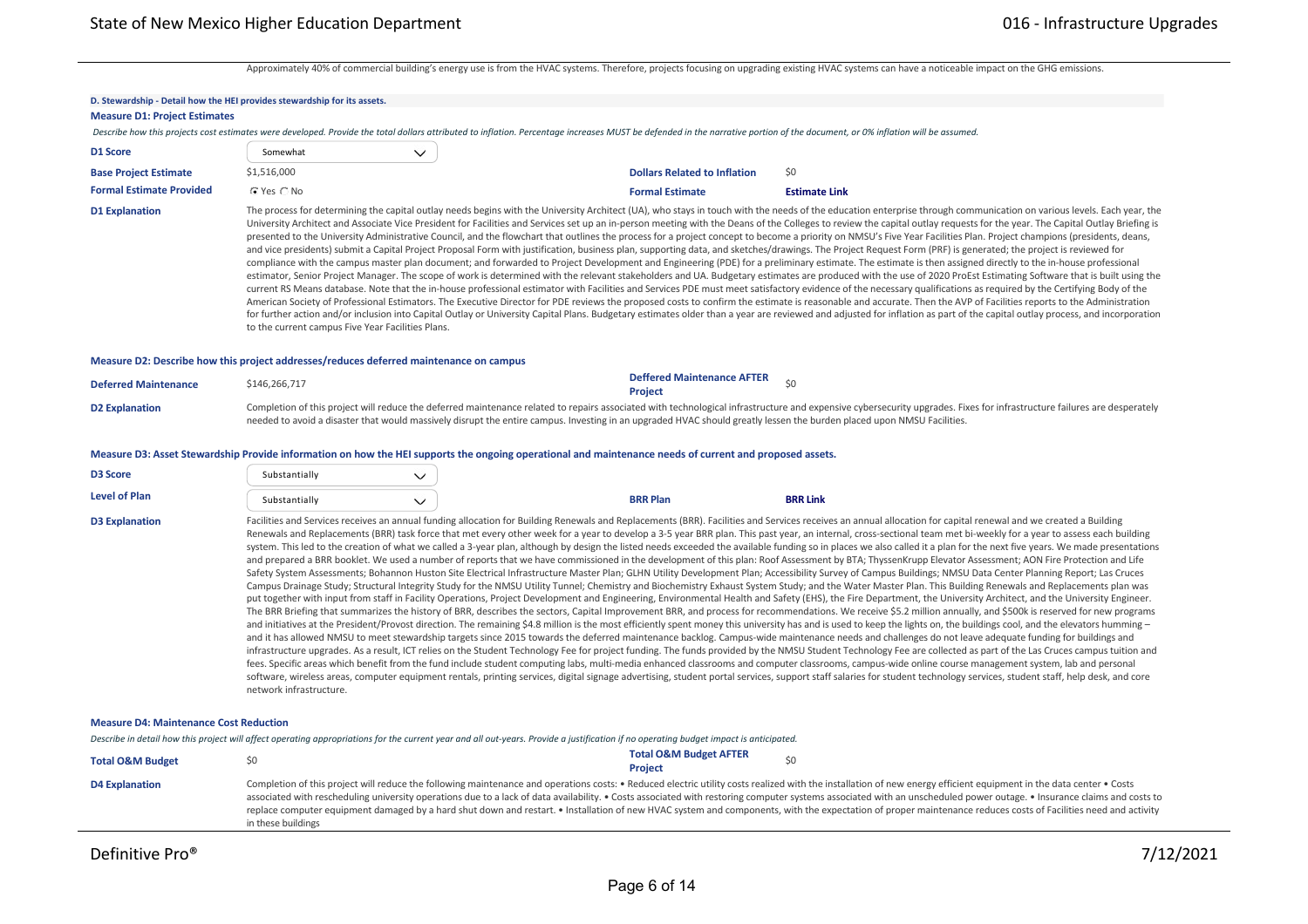#### **Measure D5: Health, safety, and security**

Describe how this project will address major health and safety issues/concerns on campus, including how it will improve physical safety and cybersecurity on campus. Provide selected supporting documentation and reference **them in the body of the proposal.**

| <b>D5 Score</b>       | Two or more plans |                                                                                                     |
|-----------------------|-------------------|-----------------------------------------------------------------------------------------------------|
| Level of Plan         | Level 1           | <b>HSS Plan</b>                                                                                     |
| <b>DE Evalopation</b> |                   | This project will work to address the NMSLL central computing servers and infrastructure on which N |

**External Contract Labor \$** \$0 \$0 \$0 \$0 \$0 \$0

D5 Explanation This project will work to address the NMSU central computing servers and infrastructure on which NMSU's business, HR, and student computing applications reside. Ensuring that NMSU's data is secure, accurate, and available to the NMSU community, is top priority for improved cybersecurity on campus. State-of-the-art technology will be used to secure and protect NMSU's technology infrastructure. ICT manages security for the Computer Center, Milton Hall data center and offsite storage. It also handles functional administrative enterprise security analysis, workflow and access control. ICT coordinates IT Security for all NMSU campuses. This includes forensics investigations for crimes, policy violations or compromised systems. Additionally, handling copyright violation, infected device notification, network blocking, system log aggregation and analysis, antivirus software management, vulnerability scanning and security planning and direction is the role of ICT. Datacenter upgrades – ICT's data centers contain the communications, networking, and computing technology on which much of the university's business is conducted. As such, ICT continually enhances technologies contained therein. The upgrades included: • Upgrading the servers and storage – This ensures the hardware equipment are kept up-to-date with proper security specifications. ● Upgrading the network routers and switches - This improved the movement of data across two NMSU datacenters (ICT Computer Center and Milton Hall). . Upgrading the data center firewall – The upgrade protects data transfer and improves data security. The upgrade helps ensure that servers within the datacenter are protected from intrusion. In response to COVID-19, the university evaluated the HVAC systems and components campus-wide. Recommendations to correct the mechanical deficiencies will work to ensure proper ventilation and improvement indoor air quality in buildings for the health and safety of the occupants.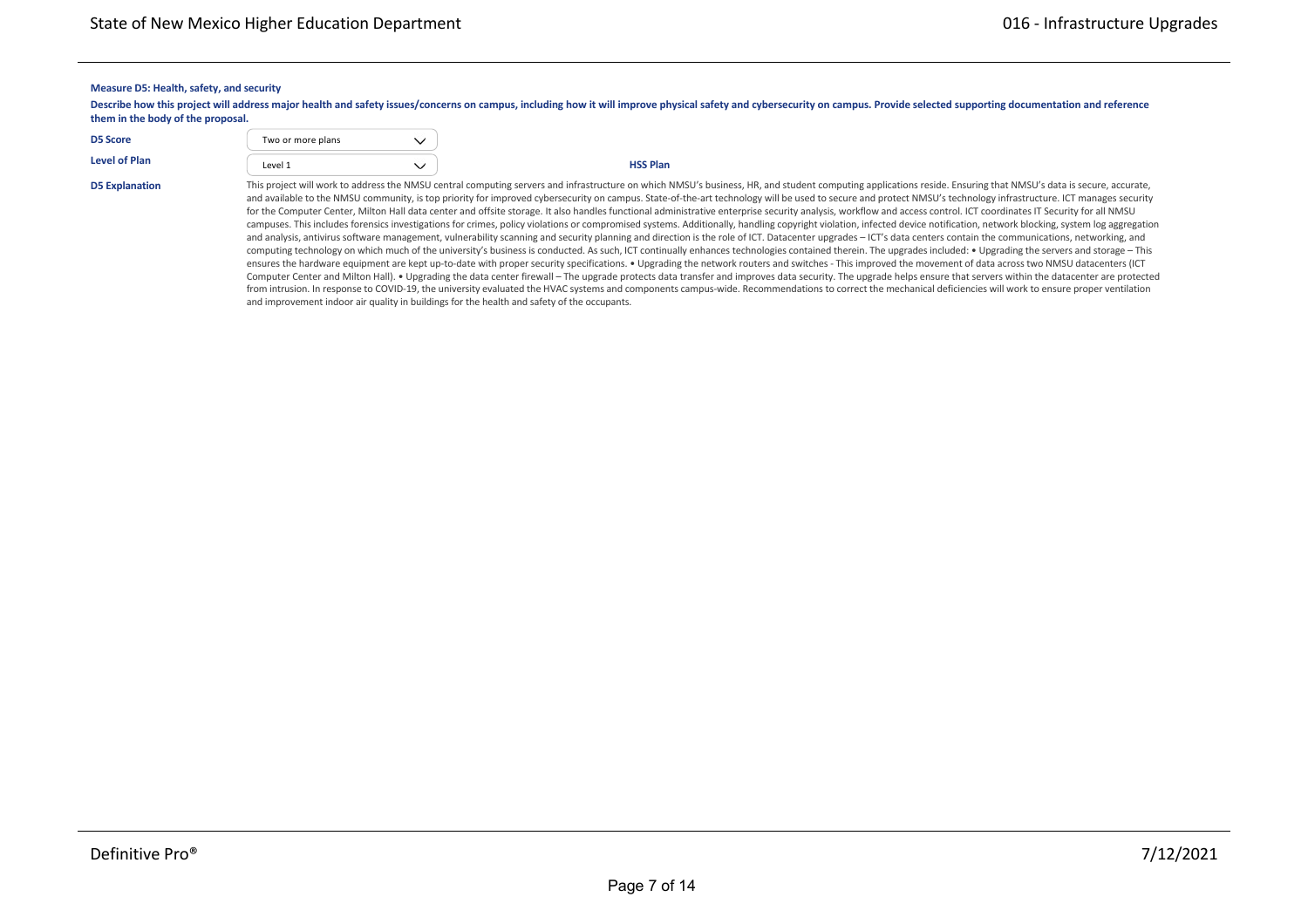Appropriation Lanaguage \$1,500,000 to plan, design, construct, renovate, and equip information technologies infrastructure and mechanical system upgrades at New Mexico State University- Las Cruces.

**Follow up Questions**

**Hardware \$** \$0 \$0 \$0 \$0 \$0 \$0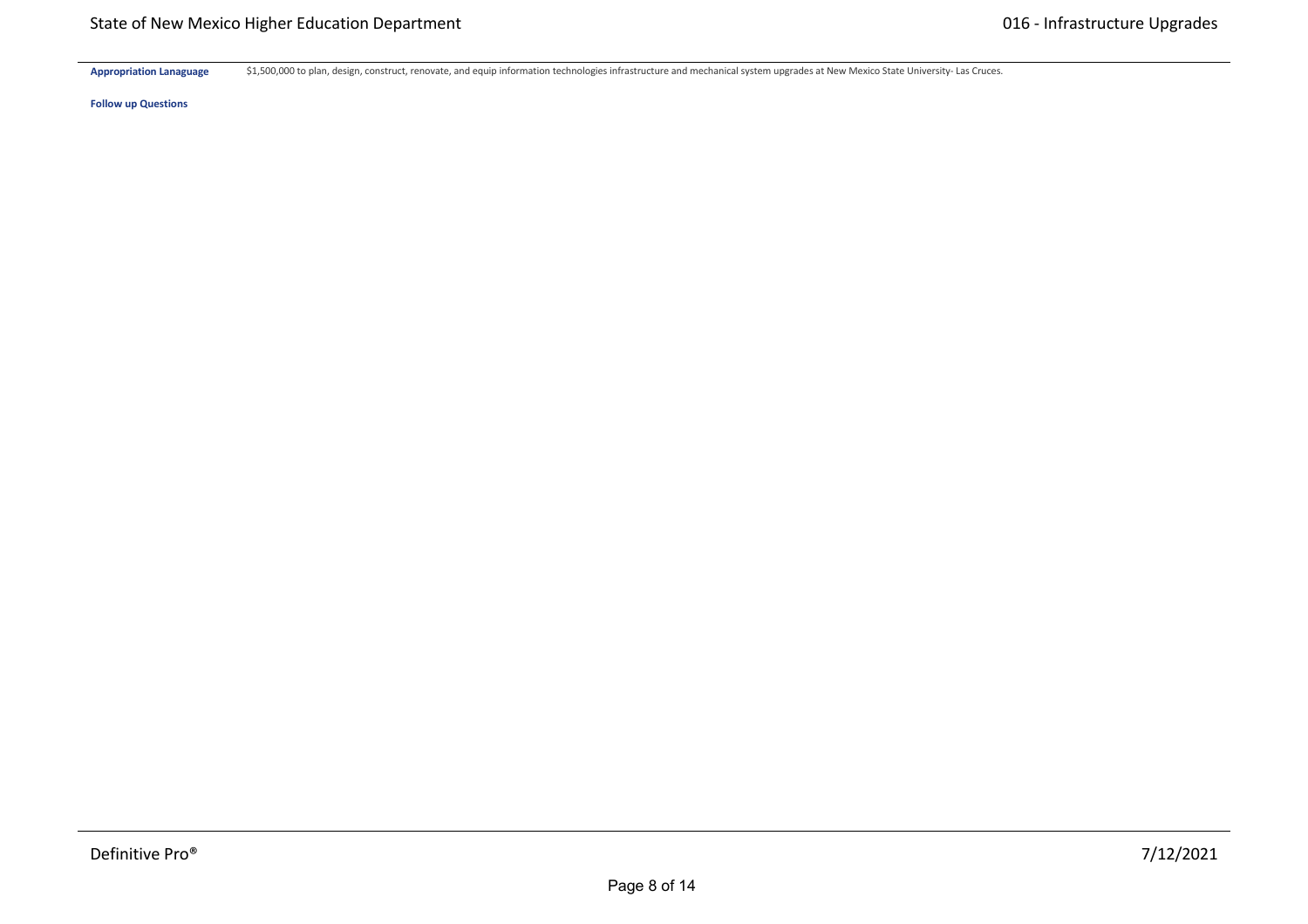| <b>Starting Fiscal Year</b>  | 2021              | <b>Expense Type</b> |                               |                |  |  |  |
|------------------------------|-------------------|---------------------|-------------------------------|----------------|--|--|--|
| <b>Planned Project Start</b> |                   |                     | <b>Planned Project Finish</b> |                |  |  |  |
| <b>Investment to Date</b>    | \$0               |                     | <b>Funds Needed By</b>        |                |  |  |  |
| <b>Discounting Switch</b>    | Off               | % Complete          | 0%                            |                |  |  |  |
| <b>Discount Rates</b>        | 2022:<br>$0.00\%$ | 2023:<br>0.00%      | 2024:<br>$0.00\%$             | 2025:<br>0.00% |  |  |  |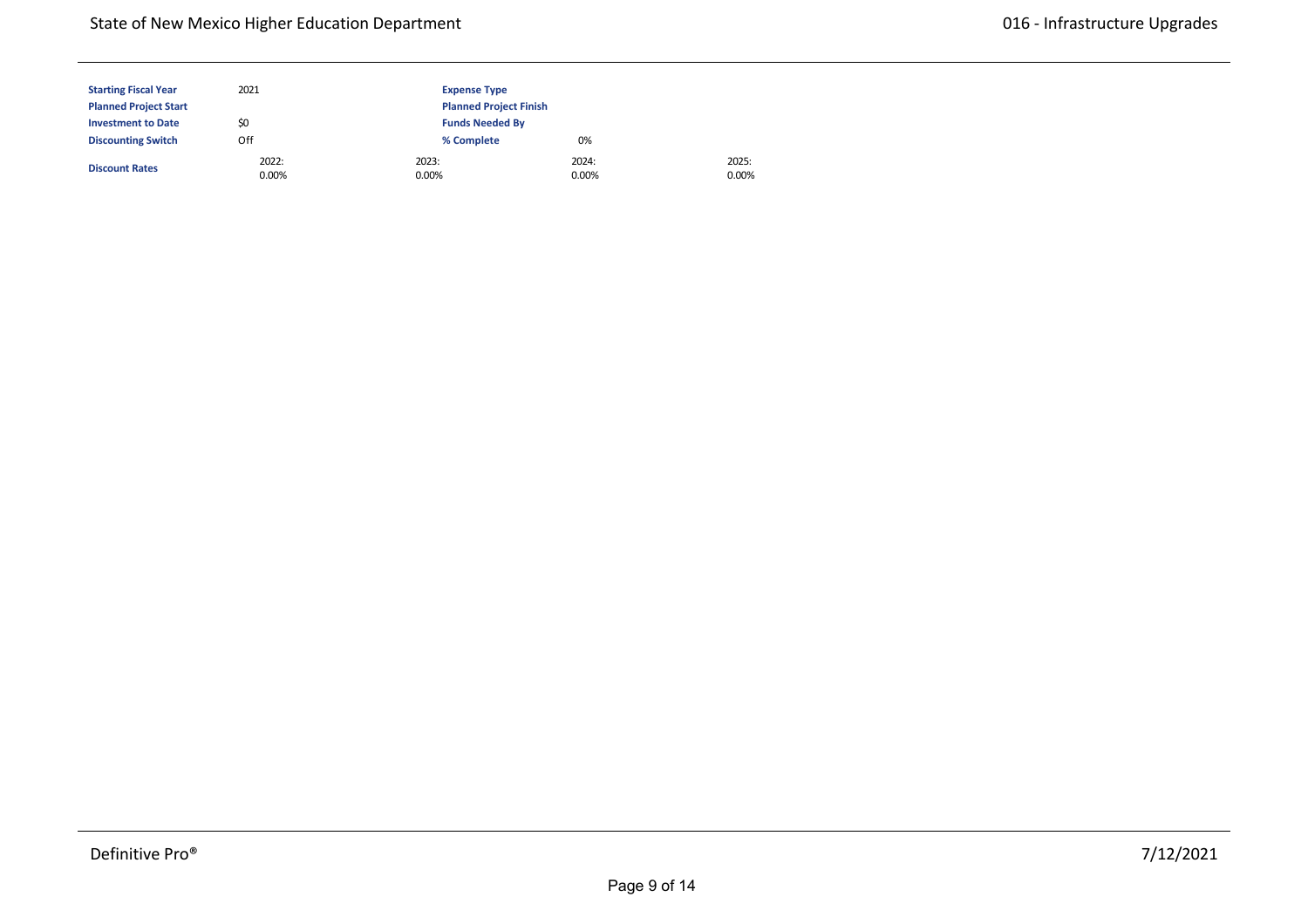| <b>Forecast</b>                   |         |         |         |         |         |              |                                                                                                       |
|-----------------------------------|---------|---------|---------|---------|---------|--------------|-------------------------------------------------------------------------------------------------------|
|                                   | FY 2021 | FY 2022 | FY 2023 | FY 2024 | FY 2025 | <b>Total</b> | <b>Notes</b>                                                                                          |
| <b>Pre-Project</b>                |         |         |         |         |         |              | Definition: Non-recurring cost to get to an approved and funded project.                              |
| Internal Staff Labor \$           | \$0     | \$0     | \$0     | \$0     | \$0     | \$0          |                                                                                                       |
| Internal Contract Labor \$        | \$0     | \$0     | \$0     | \$0     | \$0     | \$0          |                                                                                                       |
| <b>External Staff Labor \$</b>    | \$0     | \$0     | \$0     | \$0     | \$0     | \$0          |                                                                                                       |
| <b>External Contract Labor \$</b> | \$0     | \$0     | \$0     | \$0     | \$0     | \$0          |                                                                                                       |
| Software \$                       | \$0     | \$0     | \$0     | \$0     | \$0     | \$0          |                                                                                                       |
| Hardware \$                       | \$0     | \$0     | \$0     | \$0     | \$0     | \$0          |                                                                                                       |
| <b>Facilities and Power \$</b>    | \$0     | \$0     | \$0     | \$0     | \$0     | \$0          |                                                                                                       |
| <b>Internal Services \$</b>       | \$0     | \$0     | \$0     | \$0     | \$0     | \$0          |                                                                                                       |
| Outside Services \$               | \$0     | \$0     | \$0     | \$0     | \$0     | \$0          |                                                                                                       |
| Telecom \$                        | \$0     | \$0     | \$0     | \$0     | \$0     | \$0          |                                                                                                       |
| Other \$                          | \$0     | \$0     | \$0     | \$0     | \$0     | \$0          |                                                                                                       |
| <b>Total Pre-Project</b>          | \$0     | \$0\$   | \$0     | \$0     | $ $ \$0 | \$0          |                                                                                                       |
| Project                           |         |         |         |         |         |              | Definition: Non-recurring cost to implement and field the product or service.                         |
| Internal Staff Labor \$           | \$0     | \$0     | \$0     | \$0     | \$0     | \$0          |                                                                                                       |
| <b>Internal Contract Labor \$</b> | \$0     | \$0     | \$0     | \$0     | \$0     | \$0          |                                                                                                       |
| <b>External Staff Labor \$</b>    | \$0     | \$0     | \$0     | \$0     | \$0     | \$0          |                                                                                                       |
| <b>External Contract Labor \$</b> | \$0     | \$0     | \$0     | \$0     | \$0     | \$0          |                                                                                                       |
| Software \$                       | \$0     | \$0     | \$0     | \$0     | \$0     | \$0          |                                                                                                       |
| Hardware \$                       | \$0     | \$0     | \$0     | \$0     | \$0     | \$0          |                                                                                                       |
| <b>Facilities and Power \$</b>    | \$0     | \$0     | \$0     | \$0     | \$0     | \$0          |                                                                                                       |
| Internal Services \$              | \$0     | \$0     | \$0     | \$0     | \$0     | \$0          |                                                                                                       |
| Outside Services \$               | \$0     | \$0     | \$0     | \$0     | \$0     | \$0          |                                                                                                       |
| Telecom \$                        | \$0     | \$0     | \$0     | \$0     | \$0     | \$0          |                                                                                                       |
| Other \$                          | \$0     | \$0     | \$0     | \$0     | \$0     | \$0          |                                                                                                       |
| <b>Total Project</b>              | \$0     | \$0\$   | \$0\$   | \$0     | \$0     | $ $ \$0      |                                                                                                       |
| Post-Project                      |         |         |         |         |         |              | Definition: Recurring cost to support the product or service through the end of the planning horizon. |
| Internal Staff Labor \$           | \$0     | \$0     | \$0     | \$0     | \$0     | \$0          |                                                                                                       |
| <b>Internal Contract Labor \$</b> | \$0     | \$0     | \$0     | \$0     | \$0     | \$0          |                                                                                                       |
| External Staff Labor \$           | \$0     | \$0     | \$0     | \$0     | \$0     | \$0          |                                                                                                       |
| <b>External Contract Labor \$</b> | \$0     | \$0     | \$0     | \$0     | \$0     | \$0          |                                                                                                       |
| Software \$                       | \$0     | \$0     | \$0     | \$0     | \$0     | \$0          |                                                                                                       |
| Hardware \$                       | \$0     | \$0     | \$0     | \$0     | \$0     | \$0          |                                                                                                       |
| Facilities and Power \$           | \$0     | \$0     | \$0     | \$0     | \$0     | \$0          |                                                                                                       |
| Internal Services \$              | \$0     | \$0     | \$0     | \$0     | \$0     | \$0          |                                                                                                       |
| Outside Services \$               | \$0     | \$0     | \$0     | \$0     | \$0     | \$0          |                                                                                                       |
| Telecom \$                        | \$0     | \$0     | \$0     | \$0     | \$0     | \$0          |                                                                                                       |
| Other \$                          | \$0     | \$0     | \$0     | \$0     | \$0     | \$0          |                                                                                                       |
| <b>Total Post-Project</b>         | \$0     | \$0     | \$0     | \$0     | \$0     | \$0          |                                                                                                       |
| <b>Total Cost</b>                 | \$0     | \$0     | \$0     | \$0     | \$0     | \$0          |                                                                                                       |

**<Source 1> \$** \$0 \$0 \$0 \$0 \$0 \$0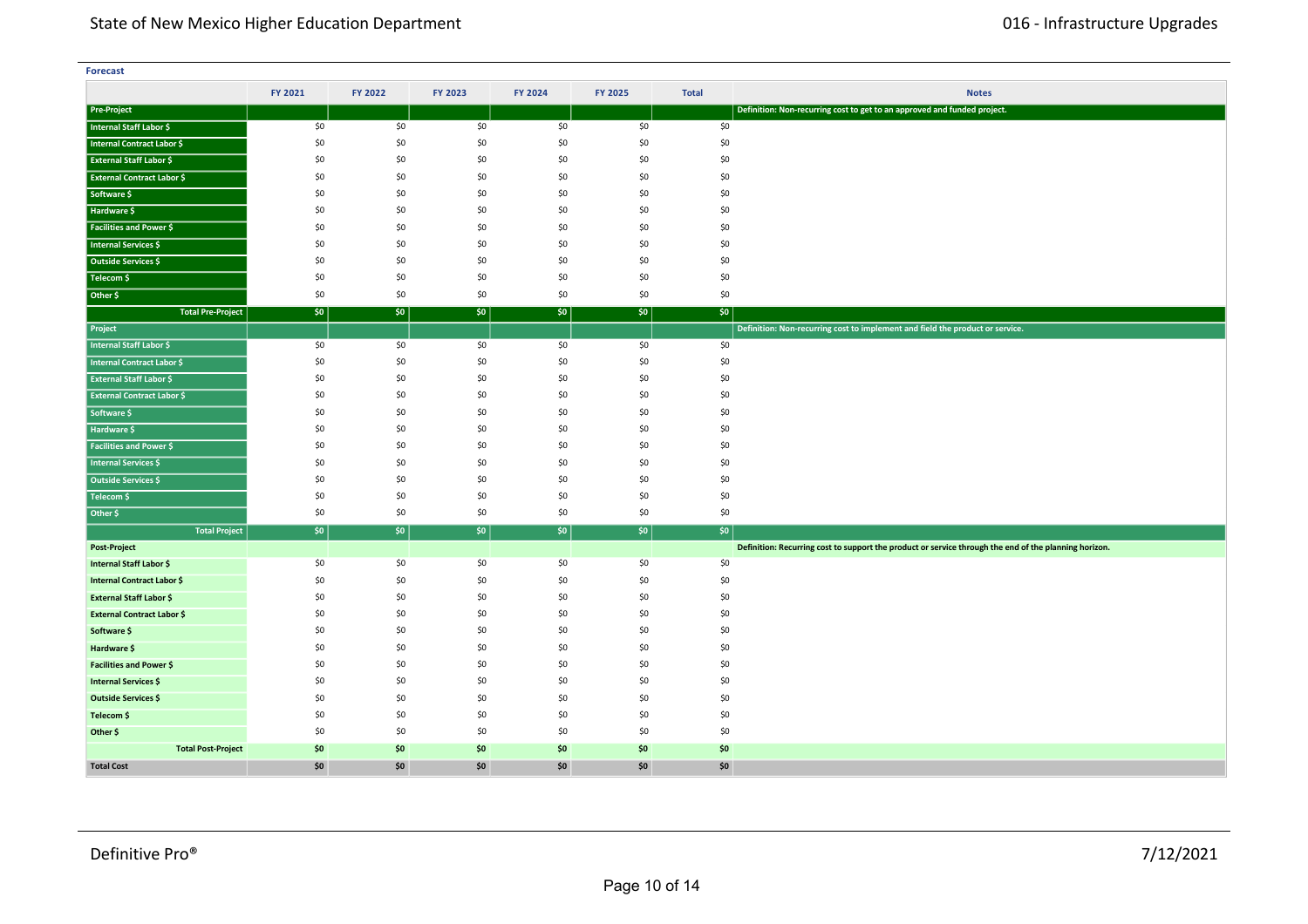|                                   | FY 2021 | FY 2022 | FY 2023 | FY 2024 | FY 2025 | <b>Total</b>     | <b>Notes</b>                                                                                  |
|-----------------------------------|---------|---------|---------|---------|---------|------------------|-----------------------------------------------------------------------------------------------|
| Revenue                           |         |         |         |         |         |                  | Definition: Incoming revenue associated with the product or service.                          |
| $<$ Source 1> $\frac{6}{7}$       | \$0     | \$0     | \$0     | \$0     | \$0     | \$0              |                                                                                               |
| $50$ cs 2> \$                     | \$0     | \$0     | \$0     | \$0     | \$0     | \$0              |                                                                                               |
| $<$ Source 3> $\frac{6}{5}$       | \$0     | \$0     | \$0     | \$0     | \$0     | \$0              |                                                                                               |
| $<$ Source 4> $\frac{6}{7}$       | \$0     | \$0     | \$0     | \$0     | \$0     | \$0              |                                                                                               |
| $<$ Source 5> $\frac{1}{2}$       | \$0     | \$0     | \$0     | \$0     | \$0     | \$0              |                                                                                               |
| $<$ Source 6> $\frac{6}{5}$       | \$0     | \$0     | \$0     | \$0     | \$0     | \$0              |                                                                                               |
| <source 7=""/> \$                 | \$0     | \$0     | \$0     | \$0     | \$0     | \$0              |                                                                                               |
| $<$ Source 8> $\frac{6}{5}$       | \$0     | \$0     | \$0     | \$0     | \$0     | \$0              |                                                                                               |
| <b>Total Revenue</b>              | \$0     | \$0     | \$0     | \$0\$   | \$0     | \$0              |                                                                                               |
| <b>Cost Reduction</b>             |         |         |         |         |         |                  | Definition: Money saved that is being spent today. True cost take-out.                        |
| <b>Internal Staff Labor \$</b>    | \$0     | \$0     | \$0     | \$0     | \$0     | \$0              |                                                                                               |
| <b>Internal Contract Labor \$</b> | \$0     | \$0     | \$0     | \$0     | \$0     | \$0              |                                                                                               |
| <b>External Staff Labor \$</b>    | \$0     | \$0     | \$0     | \$0     | \$0     | \$0              |                                                                                               |
| <b>External Contract Labor \$</b> | \$0     | \$0     | \$0     | \$0     | \$0     | \$0              |                                                                                               |
| Software \$                       | \$0     | \$0     | \$0     | \$0     | \$0     | \$0              |                                                                                               |
| Hardware \$                       | \$0     | \$0     | \$0     | \$0     | \$0     | \$0              |                                                                                               |
| <b>Facilities and Power \$</b>    | \$0     | \$0     | \$0     | \$0     | \$0     | \$0              |                                                                                               |
| <b>Internal Services \$</b>       | \$0     | \$0     | \$0     | \$0     | \$0     | \$0              |                                                                                               |
| <b>Outside Services \$</b>        | \$0     | \$0     | \$0     | \$0     | \$0     | \$0              |                                                                                               |
| Telecom \$                        | \$0     | \$0     | \$0     | \$0     | \$0     | \$0              |                                                                                               |
| Other \$                          | \$0     | \$0     | \$0     | \$0     | \$0     | \$0              |                                                                                               |
| <b>Total Cost Reduction</b>       | \$0     | $ $ \$0 | \$0     | \$0\$   | \$0     | \$0 <sub>1</sub> |                                                                                               |
| <b>Cost Avoidance</b>             |         |         |         |         |         |                  | Definition: Preventing money from having to be spent that is not currently being spent today. |
| Internal Staff Labor \$           | \$0     | \$0     | \$0     | \$0     | \$0     | \$0              |                                                                                               |
| Internal Contract Labor \$        | \$0     | \$0     | \$0     | \$0     | \$0     | \$0              |                                                                                               |
| <b>External Staff Labor \$</b>    | \$0     | \$0     | \$0     | \$0     | \$0     | \$0              |                                                                                               |
| <b>External Contract Labor \$</b> | \$0     | \$0     | \$0     | \$0     | \$0     | \$0              |                                                                                               |
| Software \$                       | \$0     | \$0     | \$0     | \$0     | \$0     | \$0              |                                                                                               |
| Hardware \$                       | \$0     | \$0     | \$0     | \$0     | \$0     | \$0              |                                                                                               |
| Facilities and Power \$           | \$0     | \$0     | \$0     | \$0     | \$0     | \$0              |                                                                                               |
| <b>Internal Services \$</b>       | \$0     | \$0     | \$0     | \$0     | \$0     | \$0              |                                                                                               |
| Outside Services \$               | \$0     | \$0     | \$0     | \$0     | \$0     | \$0              |                                                                                               |
| Telecom \$                        | \$0     | \$0     | \$0     | \$0     | \$0     | \$0              |                                                                                               |
| Other \$                          | \$0     | \$0     | \$0     | \$0     | \$0     | \$0              |                                                                                               |
| <b>Total Cost Avoidance</b>       | \$0     | \$0     | \$0     | \$0     | \$0     | \$0              |                                                                                               |
| <b>Total Benefit</b>              | \$0     | \$0     | \$0     | \$0     | \$0     | \$0              |                                                                                               |

**Total Cost Reduction** \$0 \$0 \$0 \$0 \$0 \$0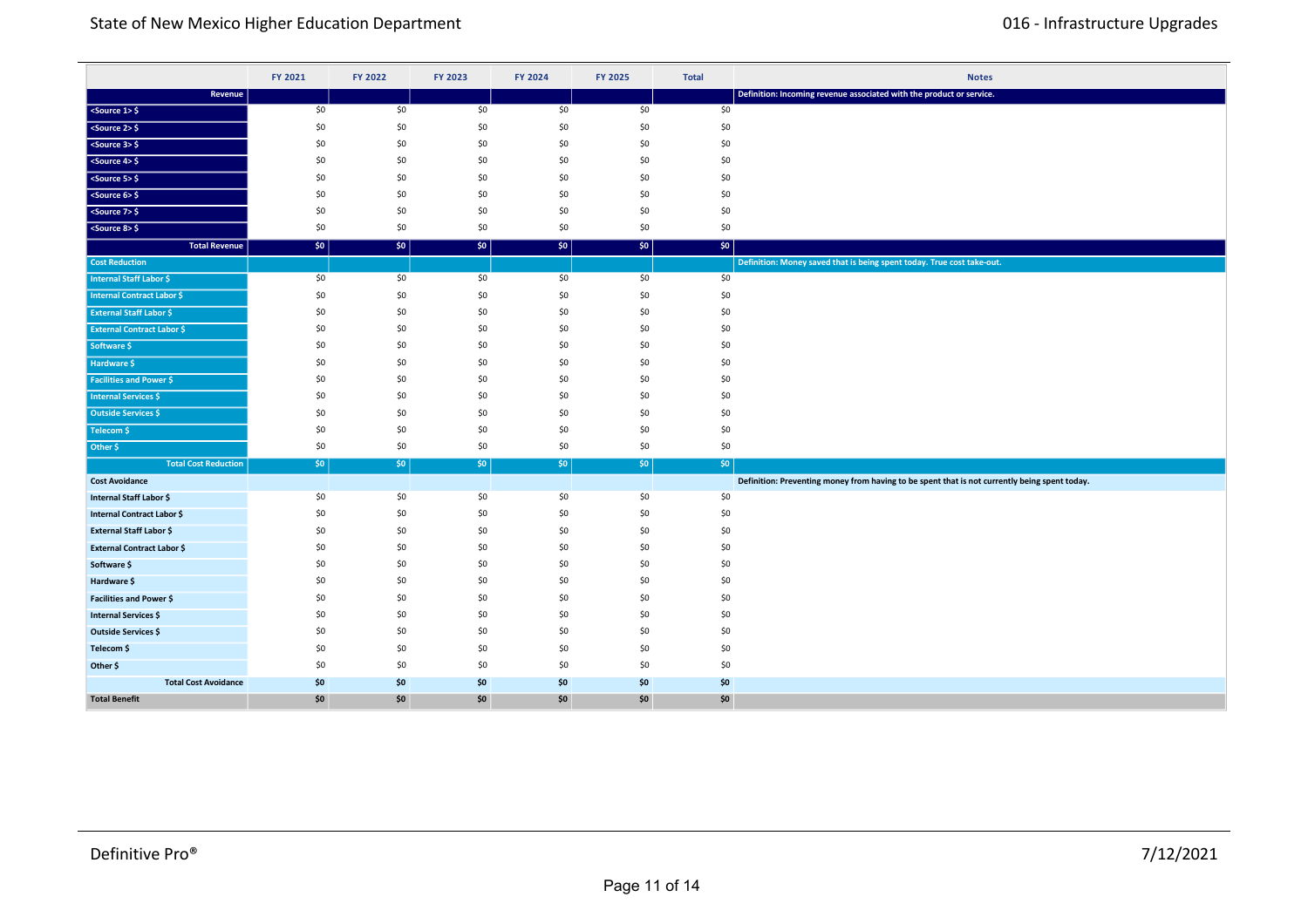|                             | FY 2021 | FY 2022 | FY 2023 | FY 2024 | <b>FY 2025</b> | <b>Total</b> |
|-----------------------------|---------|---------|---------|---------|----------------|--------------|
| <b>Total Pre-Project</b>    | \$0     | \$0     | \$0     | \$0     | \$0            | \$0          |
| <b>Total Project</b>        | \$0     | \$0     | \$0     | \$0     | \$0            | \$0          |
| <b>Total Post-Project</b>   | \$0     | \$0     | \$0     | \$0     | \$0            | \$0          |
| <b>Total Cost</b>           | \$0     | \$0     | \$0     | \$0     | \$0            | \$0          |
| <b>Total Revenue</b>        | \$0     | \$0     | \$0     | \$0     | \$0            | \$0          |
| <b>Total Cost Reduction</b> | \$0     | \$0     | \$0     | \$0     | \$0            | \$0          |
| <b>Total Cost Avoidance</b> | \$0     | \$0     | \$0     | \$0     | \$0            | \$0          |
| <b>Total Benefit</b>        | \$0     | \$0     | \$0     | \$0     | \$0            | \$0          |
| <b>Return</b>               | \$0     | \$0     | \$0     | \$0     | \$0            | \$0          |
| <b>Cumulative Return</b>    | \$0     | \$0     | \$0     | \$0     | \$0            | \$0          |
| <b>ROI %</b>                | 0.00%   | 0.00%   | 0.00%   | 0.00%   | 0.00%          | 0.00%        |
| <b>Cumulative ROI %</b>     | 0.00%   | 0.00%   | 0.00%   | 0.00%   | 0.00%          | 0.00%        |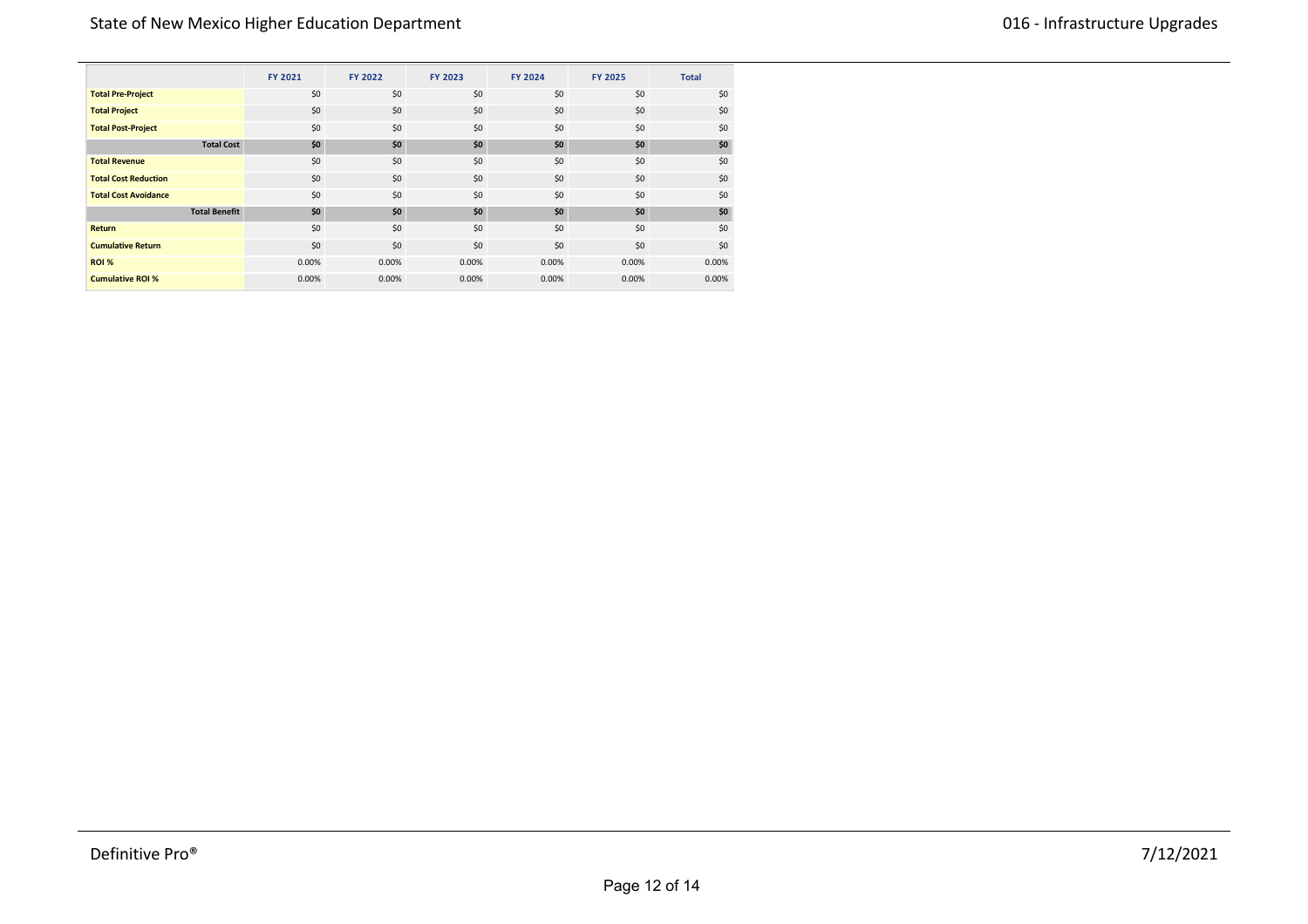# State of New Mexico Higher Education Department **016** and 016 - Infrastructure Upgrades